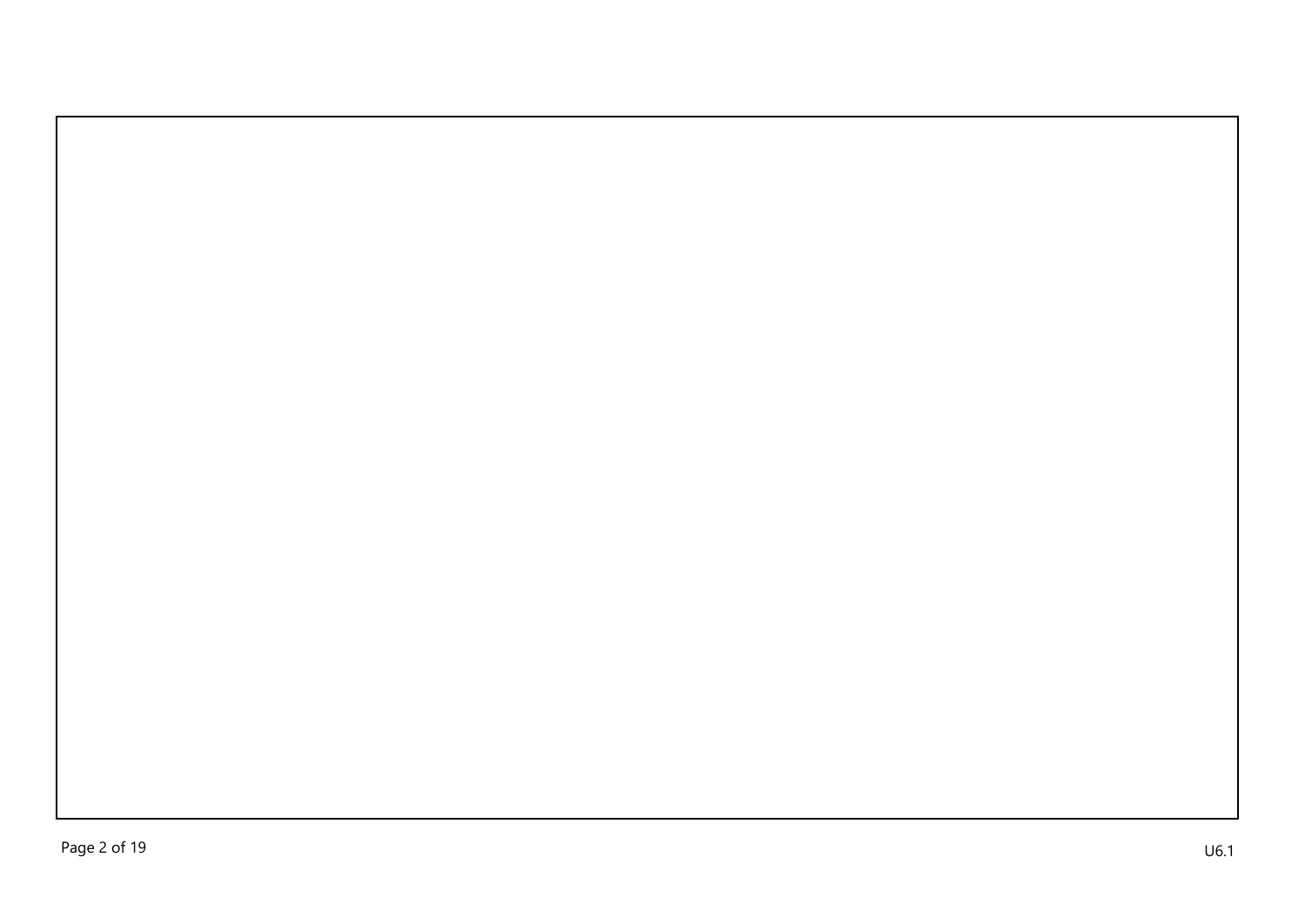| #              | Island       | House Name | Name                     | Sex       | National ID | ړه پر ه                                 | ىئرىتر                                            |
|----------------|--------------|------------|--------------------------|-----------|-------------|-----------------------------------------|---------------------------------------------------|
|                | AA. Feridhoo |            |                          |           |             |                                         |                                                   |
|                | AA. Feridhoo | Aaveli     | Khalid Ali               | M         | A008737     | رمنج مر                                 | رَّحِرَ دَجٍ                                      |
| $\overline{c}$ | AA. Feridhoo | Aaveli     | Ahmed Shiyam             | M         | A103614     | پژځ مخه                                 | ره رو شورگره<br>در سرگر                           |
| 3              | AA. Feridhoo | Alivaage   | Ahmed Shathir            | M         | A008560     | <br>  پر یوری                           | رەرو ئەچ                                          |
| $\overline{4}$ | AA. Feridhoo | Alivaage   | Mohamed Shaathir Adhnaan | M         | A012810     | أتروح                                   | ورەرو شەپر ئەدەرە                                 |
| 5              | AA. Feridhoo | Asaa       | Ali Abdulla              | M         | A084982     | رئە                                     | أصَعِيد صَفَّقَدَاللَّهُ                          |
| $\sqrt{6}$     | AA. Feridhoo | Asaa       | Saana Ahmed              | F         | A141867     | رئە                                     | ششر كەردىر                                        |
| $\overline{7}$ | AA. Feridhoo | Asareege   | Anwary Abdul Razzaq      | F         | A008614     | ېر کے بیری<br>مرگ                       | ג סג ג סיכס גם בם<br>ג יינפיג ג פינג דג ביצ       |
| 8              | AA. Feridhoo | Asareege   | Rany Abdul Razzaq        | F         | A052103     | لەسكە بېرى                              | پوس ده وه ده ده.<br>مرس مصرم مرمرح                |
| 9              | AA. Feridhoo | Asia       | Suveydha Mohamed         | F         | A008603     | ر<br>م شورگر                            | يشورش ورەرو                                       |
| 10             | AA. Feridhoo | Asia       | Abdulla Rashad           | M         | A008625     | پژھودگر                                 | رەقراللە ئىرگەر                                   |
| 11             | AA. Feridhoo | Asia       | Aishath Riza             | F.        | A008683     | پژے پر                                  | أقهر شوقو المرسكر                                 |
| 12             | AA. Feridhoo | Asia       | Ahmed Musthafa           | M         | A009304     | پژھورگر                                 | رەرد دەرد<br>مەدىر دىببوتى                        |
| 13             | AA. Feridhoo | Asrafeege  | Ahmed Zuhuree            | ${\sf M}$ | A008630     | ىز س <sup>9</sup> ىئرى <sub>ۋى</sub> ئە | ړه روپه وري                                       |
| 14             | AA. Feridhoo | Asrafeege  | Aishath Azra             | F         | A008631     | ىز س <sup>9</sup> ىئرى <sub>ر</sub> ؟   | و دره ده در در در در برگر<br>مرگ                  |
| 15             | AA. Feridhoo | Asrafeege  | Hawwa Salma              | F         | A008765     | ىز س <sup>9</sup> ىئرى <sub>ر</sub> ؟   | رەپ سەدى                                          |
| 16             | AA. Feridhoo | Asrafeege  | Mohamed Shakir Ahmed     | M         | A009312     | ئەس <sup>ى</sup> دىمرىي ئە              | ورەرو شەرىر دەرو                                  |
| 17             | AA. Feridhoo | Asrafeege  | Waseema Mohamed          | F         | A128348     | ى مەمكەر <sub>ى</sub> ئە                | ى بەر دىرەرد                                      |
| 18             | AA. Feridhoo | Asrafeege  | Khadeeja Nadeema         | F         | A128352     | ىر سەئىرى <sub>رى</sub> ج               | زَمْرِيحٌ سَرَمْرِيُّ                             |
| 19             | AA. Feridhoo | Asseyri    | Mohamed Rasheed          | M         | A009308     | لئەھرىيىمىر                             | وره رو بر به ده<br>در بروتر بر بر                 |
| 20             | AA. Feridhoo | Asseyri    | Inaayath Shaira          | F         | A042708     | لهره يھمبر                              | وسترمز شروبتر                                     |
| 21             | AA. Feridhoo | Asseyri    | Aishath Shiuna           | F         | A283012     | لهزه يئمير                              | وكرمشكم الشور مشر                                 |
| 22             | AA. Feridhoo | Asurumaage | Nasheeda Abdul Gadir     | F.        | A008544     | بر و و د »<br>پرسستوری                  | ر ده وه پور د<br>سرشونگر در <i>ه تر ژ</i> نگویزیم |
| 23             | AA. Feridhoo | Asurumaage | Mohamed Munaaz           | M         | A008593     | ر د د وه و<br>مرسومرو د                 | כנסני כביר<br>כ <i>ג</i> ונכני כית <u>א</u>       |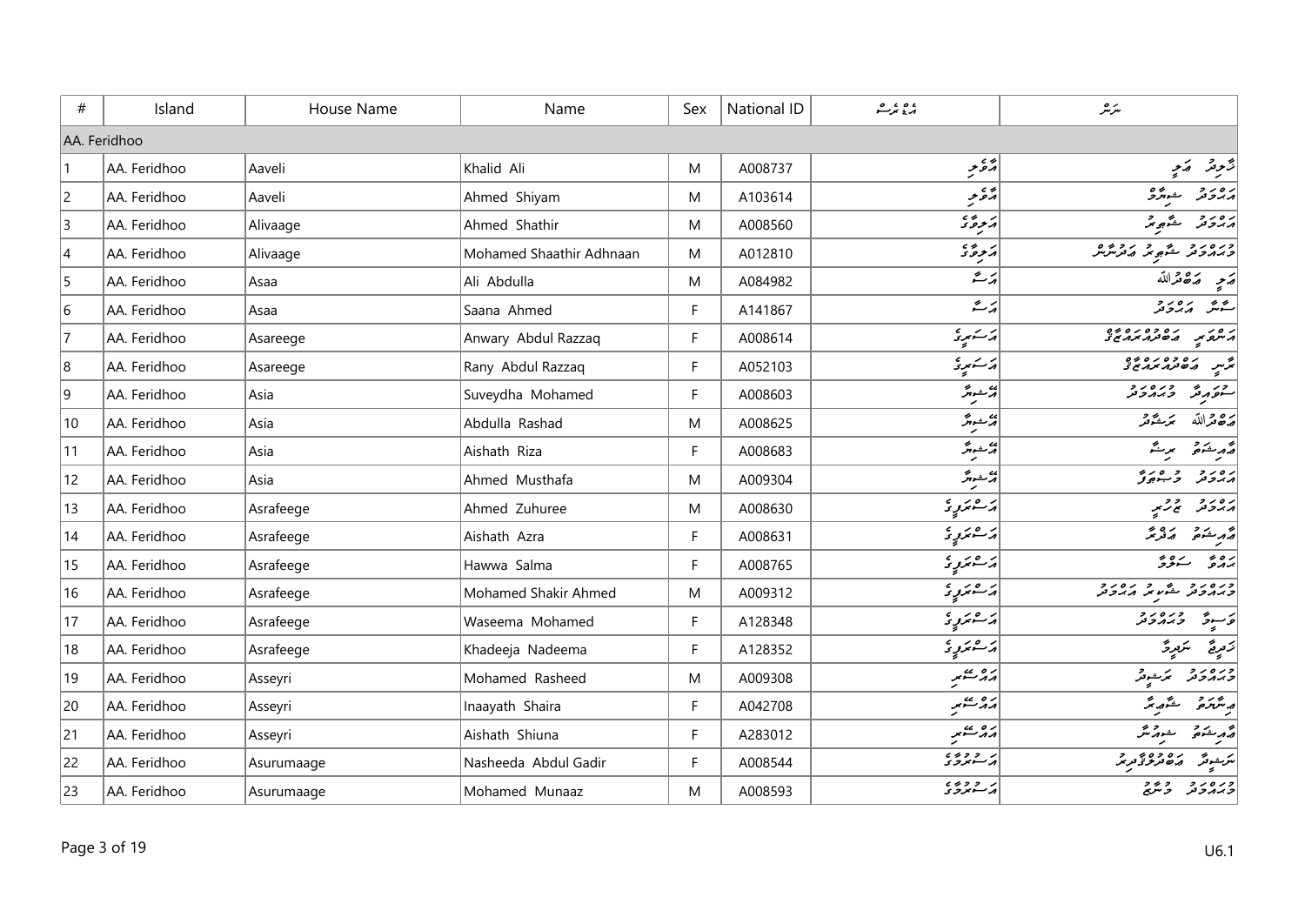| 24 | AA. Feridhoo | Asurumaage         | Ahmed Siraj              | M           | A279433 | ر و و » »<br>پرستوری                 | دی دی سوئڈھ                                                                                                                                                        |
|----|--------------|--------------------|--------------------------|-------------|---------|--------------------------------------|--------------------------------------------------------------------------------------------------------------------------------------------------------------------|
| 25 | AA. Feridhoo | Asurumaage         | Fathimath Aneesa         | F           | A279437 | ر د د و و و<br>پرستوبو د             | أوالمحافظ والمستنب                                                                                                                                                 |
| 26 | AA. Feridhoo | Asurumaage         | Umar Abdul Gadir         | M           | A279438 | ر و و » ،<br>پرستوری                 | ور و دەوەپەر د<br>مەكتىن مەھەر ئۇترىم                                                                                                                              |
| 27 | AA. Feridhoo | Asurumaage         | Habeeba Abdul Qadhir     | F.          | A279442 | ر د د وه و<br>مرسونور                | برە ئەھەر دەپرىر                                                                                                                                                   |
| 28 | AA. Feridhoo | Athamaage          | Ahmed Rushdee            | M           | A008589 | بر بر بو پر<br>پرچونو <sub>م</sub> ی | رەرو وھيد                                                                                                                                                          |
| 29 | AA. Feridhoo | Athamaage          | Khalid Abdul Kareem      | M           | A008646 | ر ر د »<br>پره <del>ر</del> د        | تحرير مەھىرورىي                                                                                                                                                    |
| 30 | AA. Feridhoo | Bageechaage        | Aminath Saeeda           | F           | A008547 | ر دي.<br>په <sub>نو</sub> گړۍ        | أزويتهم سنهيقر                                                                                                                                                     |
| 31 | AA. Feridhoo | Bahaareege         | Faheema Abdul Samad      | $\mathsf F$ | A008679 | ر و<br>نه تر مو د                    | و ده ده وه درو                                                                                                                                                     |
| 32 | AA. Feridhoo | Bahaareege         | Aishath Asiya Ibrahim    | F           | A009302 | ر پورې<br>گار سمبري                  | ە ئەھتىم ئەسىر ئەھترىر                                                                                                                                             |
| 33 | AA. Feridhoo | Bahaareege         | Mohamed Munavvar         | M           | A009303 | ر مور<br>ن گرېږي                     | כנסנכ כנסנכ<br><i>כג</i> ובע בייט <i>בי</i> צ                                                                                                                      |
| 34 | AA. Feridhoo | Bahaareege         | Abdul Hannan Abdul Samad | M           | A009648 | ر پورې<br>گار سمبري                  | קס כסק ס שיכן קודים קקיבות<br>המסינת באינות מקורים המוני היו בינו                                                                                                  |
| 35 | AA. Feridhoo | Bahaareege         | Aishath Abdul Gayyoom    | F           | A010659 | ر و<br>نه تر مو د                    | و دره ده ده ده ده ده<br>وگه شوی های مرد در در                                                                                                                      |
| 36 | AA. Feridhoo | Bahaareege         | Mohamed Muaz Ibrahim     | M           | A161583 | ر په سره<br>گار سميرۍ                | כנהגב כשב הסתנים                                                                                                                                                   |
| 37 | AA. Feridhoo | Bahaareege         | Dhinaj Abdul Rasheed     | M           | A346399 | ر پورې<br>گار سمبري                  | ورنتزج وره وه ورشيوتر                                                                                                                                              |
| 38 | AA. Feridhoo | <b>Beach House</b> | Aminath Shaira           | F           | A009309 | ھەمجە ئەشر                           | أأروبتهم تتقرير                                                                                                                                                    |
| 39 | AA. Feridhoo | <b>Beach House</b> | Ahmed Saneen             | M           | A272011 | ە ئۇ ئەرمىگە                         | دەرو سەرپىر                                                                                                                                                        |
| 40 | AA. Feridhoo | <b>Beach House</b> | Ali Shafoog              | M           | A331737 | ە <i>ئەجەنە</i> ر م                  | اړ <sub>م</sub> و شوود                                                                                                                                             |
| 41 | AA. Feridhoo | <b>Beach House</b> | Fathimath Shudhaa        | F           | A331956 | ە <i>ئەجەنە</i> ر م                  | ۇي <sub>م</sub> ۇمۇ ش <sup>و</sup> گر                                                                                                                              |
| 42 | AA. Feridhoo | Beautiful          | Shaneefa Mohamed         | F           | A008627 | وړځونه                               | و رە ر د<br>تر پروتر<br>شەسرىگە                                                                                                                                    |
| 43 | AA. Feridhoo | Beautiful          | Fathimath Inasha         | $\mathsf F$ | A279100 | ە ئەھ زى<br>ئ                        | قهودة المستبث                                                                                                                                                      |
| 44 | AA. Feridhoo | Beautiful          | Ahmed Inaz Abdulla       | M           | A279101 | ק קיפת<br>קיחוק ק                    | بره بر و شرح بره قرالله                                                                                                                                            |
| 45 | AA. Feridhoo | Beautiful          | Hussain Hisham Abdulla   | M           | A280709 | وړځونه                               | ج سكر مثل من الله                                                                                                                                                  |
| 46 | AA. Feridhoo | Bilamagumaage      | Sheereen Adam            | F           | A008541 | c <i>\$ ? } } @</i>                  | الشومر شر محرم و محرم المحرم المحرم المحرم المصر<br>المحرم المحرم المحرم المحرم المحرم المحرم المحرم المحرم المحرم المحرم المحرم المحرم المحرم المحرم المحرم المحر |
| 47 | AA. Feridhoo | Bilamagumaage      | Ahmed Inthikhab          | M           | A008633 | c <i>\$ ? } } @</i>                  | رەرو مىھوتە                                                                                                                                                        |
| 48 | AA. Feridhoo | Bilamagumaage      | Aishath Rooma            | F           | A161574 | ر د د د د و<br>مور د د د             | پ <sup>و</sup> پر شو د<br>بوديج                                                                                                                                    |
| 49 | AA. Feridhoo | Chabeyleege        | Ahmed Fayaz              | M           | A008741 | ري ء<br>کوھ <del>پ</del> ر ي         | ړه رو په کړه                                                                                                                                                       |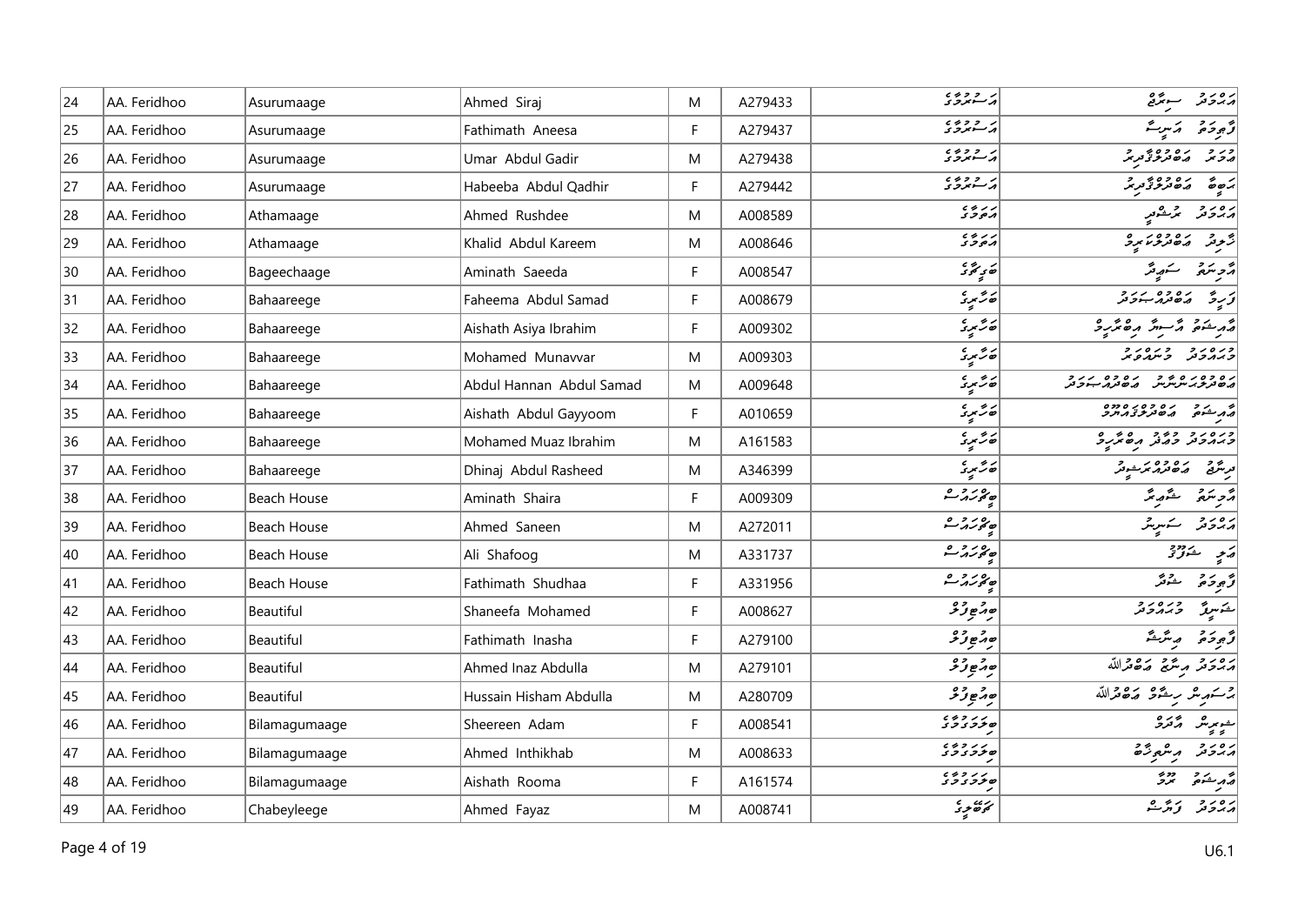| 50 | AA. Feridhoo | Chandhanee Villa | Aminath Abdul Raheem  | F. | A008540 | ى<br>ئۇنىزىئرىبرو ق                         | הכתם הסתה הגם                         |
|----|--------------|------------------|-----------------------|----|---------|---------------------------------------------|---------------------------------------|
| 51 | AA. Feridhoo | Comrade Villa    | Arifa Zakariyya       | F  | A008534 | بره ی ه و محه<br>ما <del>و</del> بر یا و مح | أيسرق بماسم يرو                       |
| 52 | AA. Feridhoo | Comrade Villa    | Mukhthar Abdul Kareem | M  | A008551 | پره ی ه<br>  پرې پره حدگه                   | כם מיכ מספסת הם<br>כמים מים מיכות מב  |
| 53 | AA. Feridhoo | Comrade Villa    | Ahmed Fayaz           | M  | A153290 | بره ، ه ه و <del>گ</del> ر                  | برەر دېگر ش                           |
| 54 | AA. Feridhoo | Comrade Villa    | Mohamed Ismail        | M  | A282804 | پره ی ه و محه                               | כנפנים תפיקים                         |
| 55 | AA. Feridhoo | Comrade Villa    | Ihsana Ismail         | F. | A282805 | پره ی ه و محر                               | مەشقىق مەشتەم ۋ                       |
| 56 | AA. Feridhoo | Comrade Villa    | Fathimath Arisha      | F  | A282806 | بره ی ه و څه<br>پرې پر د م                  | وٌمودَهُ الأمريةُ                     |
| 57 | AA. Feridhoo | Concrete Villa   | Nasiha Khalid         | F  | A157133 | يو ۾ مړيني مريحه<br>  لاسرير مړيني مريحه    | للرسور الأفرقر                        |
| 58 | AA. Feridhoo | Concrete Villa   | Aishath Nadhiya       | F  | A157134 | يو ۾ مړيني مريحه<br>  لاسرير مړيني مريحه    | پھر دیکھیے<br>حرکہ مشتر ہی<br>سرٌودگر |
| 59 | AA. Feridhoo | Concrete Villa   | Mariyam Naashiba      | F  | A279412 | يو ه د بر ه ه ه گر                          | ويوبره<br>سرَّرشەھ                    |
| 60 | AA. Feridhoo | Concrete Villa   | Aminath Naziya        | F  | A279415 | بر و د پر <u>ع</u> ومځ                      | أرمز بنرو<br>ىتىرىدۇ.                 |
| 61 | AA. Feridhoo | Concrete Villa   | Hawwa Nashiha         | F  | A368110 | يو ه د بر هو عُر                            | ر ه پ<br>بر د تو<br>سَرْشەرَ          |
| 62 | AA. Feridhoo | Daisy maage      | Ibrahim Shareef       | M  | A008648 | ں<br>٤مح پر د                               | ەر ھەترىر <i>3</i><br>ے <i>میرو</i>   |
| 63 | AA. Feridhoo | Daisy maage      | Aishath Thahumeena    | F  | A008664 | پی پی ځو ته<br>  پی پی پی ته                | و ديگرد د ديگر                        |
| 64 | AA. Feridhoo | Daisy maage      | Adam Shareef          | M  | A008665 | ں<br>٤مح څر                                 | أردره شكيرو                           |
| 65 | AA. Feridhoo | Dheveli          | Mohamed Arsham Ali    | M  | A272003 | قرة محر                                     | ورەر د درورە مكر                      |
| 66 | AA. Feridhoo | Dheveli          | Ahmed Ahzam Ali       | M  | A349555 | قرة محر                                     | ره رو ره ره کرد                       |
| 67 | AA. Feridhoo | Dhilaasaage      | Haleema Ibrahim       | F. | A008460 | ەرگەشىمى                                    | يَبِيحُ مِنْ مِنْ يَبِيحُ             |
| 68 | AA. Feridhoo | Dhilksaage       | Hussain Mahir         | M  | A008518 | مرور شيء                                    | يزخير شديد                            |
| 69 | AA. Feridhoo | Dhilksaage       | Thalal Hassan         | M  | A008567 | ا در و ۵ په <sup>ي</sup>                    | برۇۋ بەسكىل                           |
| 70 | AA. Feridhoo | Dhilksaage       | Ahmed Faisal          | M  | A008568 | ا <sub>مر</sub> وء شيء<br>پر                | أرەر دەرىكى                           |
| 71 | AA. Feridhoo | Dhilksaage       | Hassan Mahir          | M  | A008569 | د و ه د پر <sup>ي</sup>                     | يەسەس ۋرىر                            |
| 72 | AA. Feridhoo | Dhilksaage       | Rilwaan Shareef       | M  | A008755 | ەر 2 ھ <sup>2</sup> ي                       | ىرىش <i>ۇ شەپرۇ</i>                   |
| 73 | AA. Feridhoo | Dhunfinige       | Ahmed Mausoom         | M  | A008571 | قرشوبيرنج                                   | גם ג' ברי מים<br>הגבת ברי ייב         |
| 74 | AA. Feridhoo | Dhunfinige       | Ismail Shahid         | M  | A008573 | قرىثرىرىكە                                  | ر شۇرچۇ سۇرىتر                        |
| 75 | AA. Feridhoo | Esjehige         | Azeeza Ahmed          | F  | A008451 | ه صديق پرې<br>افراد شعفي پرې                | ړې پره دو                             |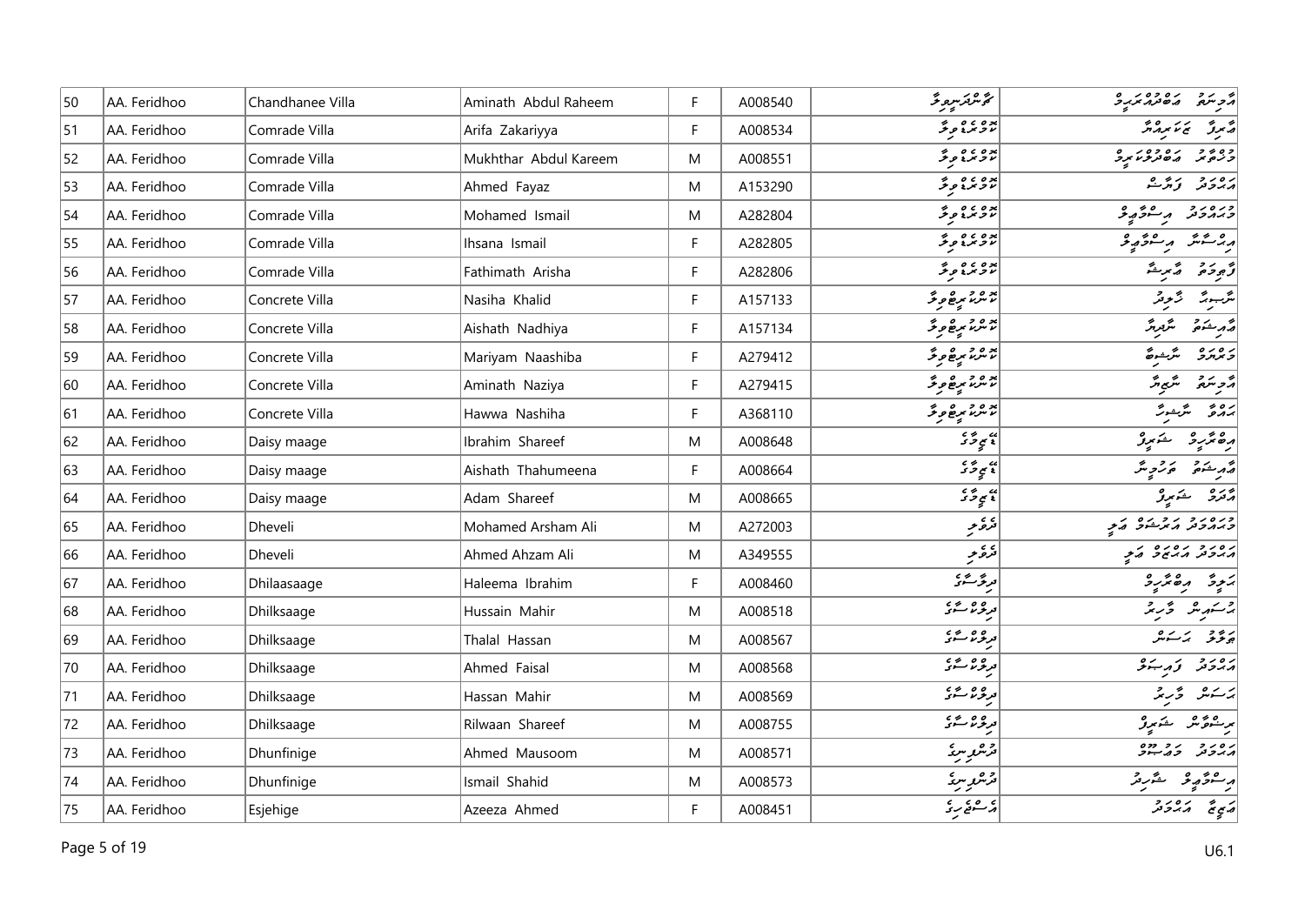| 76           | AA. Feridhoo | Everest           | Ahmed Riyaz       | M         | A008644 | پر پر صدي                                  | رەرد بورگ                                                      |
|--------------|--------------|-------------------|-------------------|-----------|---------|--------------------------------------------|----------------------------------------------------------------|
| 77           | AA. Feridhoo | Everest           | Mansoor Ahmed     | M         | A008645 | ې پر په ه ه<br>مرغ مرسو                    | ره دو د ره رو<br><mark>د ترب و بر بر</mark> در                 |
| 78           | AA. Feridhoo | Everest           | Hawwa Zahid       | F         | A008723 | ې پر په ه ه<br>مرغ مرسو                    | پروژ پچ په                                                     |
| 79           | AA. Feridhoo | Everest           | Hussain Sujau     | M         | A161571 | ء پر ۽ <u>م</u> وھ                         | جرسكور هو المحتوجة                                             |
| 80           | AA. Feridhoo | Everest           | Ali Jinan         | ${\sf M}$ | A283003 | ء پر ۽ _ە ھ                                | ړنو پرشر                                                       |
| 81           | AA. Feridhoo | Everest           | Ismail Shaah      | M         | A283005 | ء ر ۽ ره ۾<br> پريو برسو                   | بر شۇ پەر ھەر                                                  |
| 82           | AA. Feridhoo | Everest           | Mohamed Ayaz      | M         | A388507 | ې پر په ده ه<br>مرغ مرسو                   | כנסנכ נבס                                                      |
| 83           | AA. Feridhoo | Fathishadhuvaruge | Mohamed Mubaarik  | M         | A008552 | ر مار ور و د<br><mark>ز</mark> مار مرد برد | כנסנכ כשינים                                                   |
| 84           | AA. Feridhoo | Fathishadhuvaruge | Ali Ibrahim       | ${\sf M}$ | A008557 | أؤه بشمر وروء                              |                                                                |
| 85           | AA. Feridhoo | Fazaa             | Faiza Zahidh      | F         | A008601 | تريخ                                       | وَمِيعَ يَحْرِمْهِ                                             |
| 86           | AA. Feridhoo | Fazaa             | Mohamed Nizar     | M         | A008695 | ترتج                                       | و ر ه ر د<br>تر پر ژنر<br>سرچ پر                               |
| 87           | AA. Feridhoo | Fazaa             | Ahmed Nisar       | M         | A154803 | ترتج                                       | رەرو سرگىمى                                                    |
| 88           | AA. Feridhoo | Fazaa             | Fathimath Nishafa | F         | A282434 | وَنَجّ                                     | أرٌمودَة الراسُورٌ                                             |
| 89           | AA. Feridhoo | Fazaa             | Hussain Nisaah    | ${\sf M}$ | A282435 | أقرنج                                      | چرىكىرىكى ئىرگىچى                                              |
| $ 90\rangle$ | AA. Feridhoo | Fazaa             | Ismail Nihan      | M         | A282437 | ترتج                                       | برحۇپە بېرتىر                                                  |
| 91           | AA. Feridhoo | Fehige            | Haseena Hassan    | F         | A008598 | ې<br>توريخ                                 | <i>يُسِيسُ يُسَتَ</i> سُ                                       |
| 92           | AA. Feridhoo | Fehige            | Hafeeza Saleem    | F         | A008675 | ې<br>توريخ                                 | رَدٍ لَا سَوِدٌ                                                |
| 93           | AA. Feridhoo | Fehige            | Hafsa Saleem      | F         | A008676 | ې<br>ورځ                                   | بروية سنورة                                                    |
| 94           | AA. Feridhoo | Fehige            | Mohamed Javeez    | M         | A008677 | ې<br>توري                                  | ورەر دىم كې                                                    |
| 95           | AA. Feridhoo | Fehige            | Niuma Saleem      | F         | A008768 | ې د په<br>د                                | سرو محمود                                                      |
| 96           | AA. Feridhoo | Fehige            | Fathuhulla Saleem | ${\sf M}$ | A063770 | ورء                                        | ترة جه الله سنوچ                                               |
| 97           | AA. Feridhoo | Fehige            | Zaalee Saleem     | F         | A279975 | ې<br>توريخ                                 | $\begin{array}{cc} \circ & \circ \\ \circ & \circ \end{array}$ |
| 98           | AA. Feridhoo | Fehige            | Ahmed Farhath     | ${\sf M}$ | A279979 | ې<br>توري                                  | ره رو درود                                                     |
| 99           | AA. Feridhoo | Fehige            | Ali Shukoor       | ${\sf M}$ | A279980 | ې<br>ورځ                                   | $rac{272}{x^{11}+x^{2}}$                                       |
| 100          | AA. Feridhoo | Fehige            | Aishath Nazuhaa   | F         | A343288 | كورج                                       | ۇرمىشقى سىنىڭ                                                  |
| 101          | AA. Feridhoo | Fehige            | Aminath Sharuma   | F         | A404129 | ې<br>توري                                  | أأوسكة المشاورة                                                |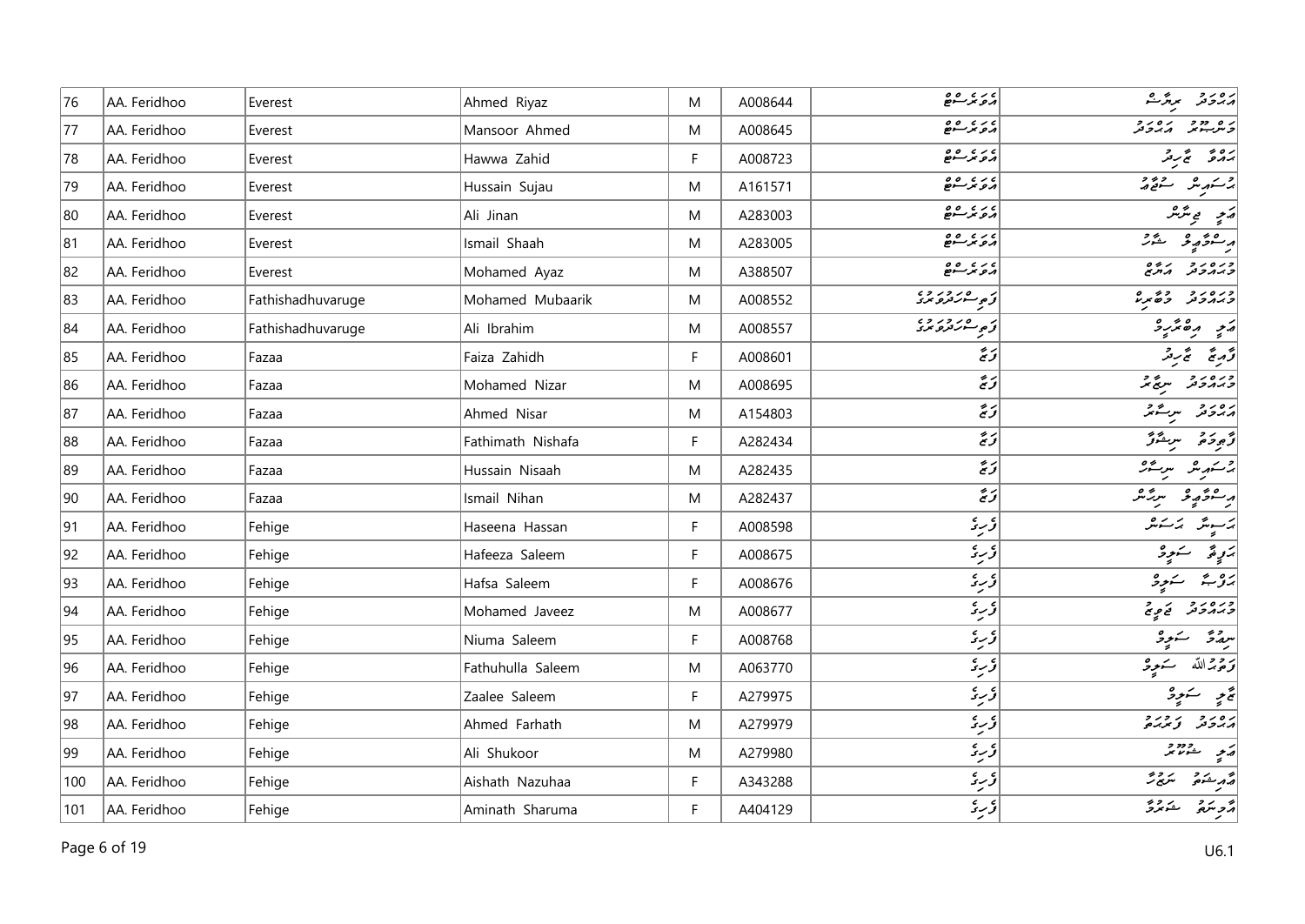| 102 | AA. Feridhoo | Fehithoathaage | Nashreena Abdul Latheef | F         | A008523 | ې ده ده د<br>تر په ده د                 | برشم بره ده ده د و د و                     |
|-----|--------------|----------------|-------------------------|-----------|---------|-----------------------------------------|--------------------------------------------|
| 103 | AA. Feridhoo | Fehivina       | Fathimath Murushidha    | F         | A008660 | ۇر <sub>چە مى</sub> ر                   | و ده دور شونگر                             |
| 104 | AA. Feridhoo | Fehivina       | Mohamed Shamil          | M         | A008670 | ۇر <sub>چە مى</sub> ر                   | ورەرو ئۇرۇ                                 |
| 105 | AA. Feridhoo | Fehivina       | Muhusina Nooh           | F         | A008686 | ۇرەبىر                                  | 32 شەمىر يورت                              |
| 106 | AA. Feridhoo | Fehivina       | Nooh Mohamed            | M         | A008742 | ۇروپر                                   | מם כנסנב<br>ייטל כנמכת                     |
| 107 | AA. Feridhoo | Fehivina       | Leeza Nooh              | F         | A147851 | ۇر <sub>چە مى</sub> ر                   | موسطح منزلز<br>وسطح                        |
| 108 | AA. Feridhoo | Fehivina       | Ali Shamil              | M         | A280835 | ۇ <sub>سرحە</sub> مىز                   | أرشم المشترو                               |
| 109 | AA. Feridhoo | Fehivina       | Ibrahim Naufal          | ${\sf M}$ | A404132 | ۇرەبىر                                  | سرە ئەي<br>ەرھەتمەر 2<br>ب                 |
| 110 | AA. Feridhoo | Femoaraage     | Mohamed Moosa           | M         | A008685 | ی <i>0 و ی</i><br>تو <del>و</del> بو ی  | و رە ر د<br><i>د بە</i> پەر<br>دريمه       |
| 111 | AA. Feridhoo | Femoaraage     | Thasneem                | M         | A147009 | ه ۵ و ه<br>و <del>و</del> بو د          | ۇسۇ يېرو                                   |
| 112 | AA. Feridhoo | Femoaraage     | Adam Ilham              | M         | A282472 | ړ بر پر پر<br>تونو مرد                  | وره دورو                                   |
| 113 | AA. Feridhoo | Fenfiyaazge    | Fathimath Najma         | F         | A008549 | ئۇ شرىر شەھ ئ                           | وٌمِ وَمَعْ مَسْتَمَعَ وَ                  |
| 114 | AA. Feridhoo | Fenfiyaazge    | Aishath Azma            | F         | A008622 | ئۇ شرىر شەھ ئ                           | وكرشكو ويح                                 |
| 115 | AA. Feridhoo | Fenfiyaazge    | Mohamed Ramiz           | M         | A279826 | ې شر <sub>و</sub> رتو دی<br>نرمو تر پنې | و ر ه ر د<br>تر پر ژ تر<br>برٌ پر ہ        |
| 116 | AA. Feridhoo | Feyrumaage     | Zahriyya Hassan         | F         | A008711 | در و در د<br>تو بورس                    | ىرە مەر ئەسەس                              |
| 117 | AA. Feridhoo | Feyrumaage     | Zaheera Abdul Rahman    | F.        | A008713 | ، د و و د<br>تو مرتز د                  | ر په ده ده ده ده و                         |
| 118 | AA. Feridhoo | Feyrumaage     | Abdul Rahman Aboobakuru | M         | A008761 | ړ، و د  ،<br>تو مرد د                   | נסכם נסכים נחניכב<br>גישנג גיבית גישים     |
| 119 | AA. Feridhoo | Feyrumaage     | Mohamed Lirgam          | M         | A100667 | در و در د<br>تو بورس ی                  | وره رو سوره و ده<br><i>و پر پروتر</i>      |
| 120 | AA. Feridhoo | Feyrumaage     | Wadeefa Abdul Rahman    | F         | A153293 | در و در د<br>تو بورس                    | ره وه ره د و<br>پره تربر تر تر<br>  تەتوپۇ |
| 121 | AA. Feridhoo | Feyrumaage     | Ahmed Lirugam           | M         | A282728 | ړ، و د  ،<br>تو مرد د                   | ره رو وجه ه<br>پرسرتر وبرټرو               |
| 122 | AA. Feridhoo | Finihiyaa      | Waleed Adam             | M         | A008667 | او میں ہڈ<br>گیسے                       | كروير الممرو                               |
| 123 | AA. Feridhoo | Fiyaathoshige  | Abdul Nasir Ibrahim     | M         | A008530 | و پر پر ہ<br>پر مربو سربر               | גם כם מ- גם הפימים                         |
| 124 | AA. Feridhoo | Fiyaathoshige  | Nazima Nasir            | F.        | A024337 | و پژ <sub>یخ مر</sub> ی<br>تر پژهو مرد  | لتركور مترجور                              |
| 125 | AA. Feridhoo | Fiyavahi       | Ahmed Nihad             | M         | A280836 | ويرةر                                   | پره پر سرگاند                              |
| 126 | AA. Feridhoo | Fiyavahi       | Maryam Nahudha Mohamed  | F         | A404135 | ويرؤر                                   | נים בין הכל כנים בדי<br>המחבר ייתנית במחבת |
| 127 | AA. Feridhoo | Fundhuni       | Amjad Majdee            | M         | A008599 | ۇمۇقرىبر                                | دەر بەر ئەقر                               |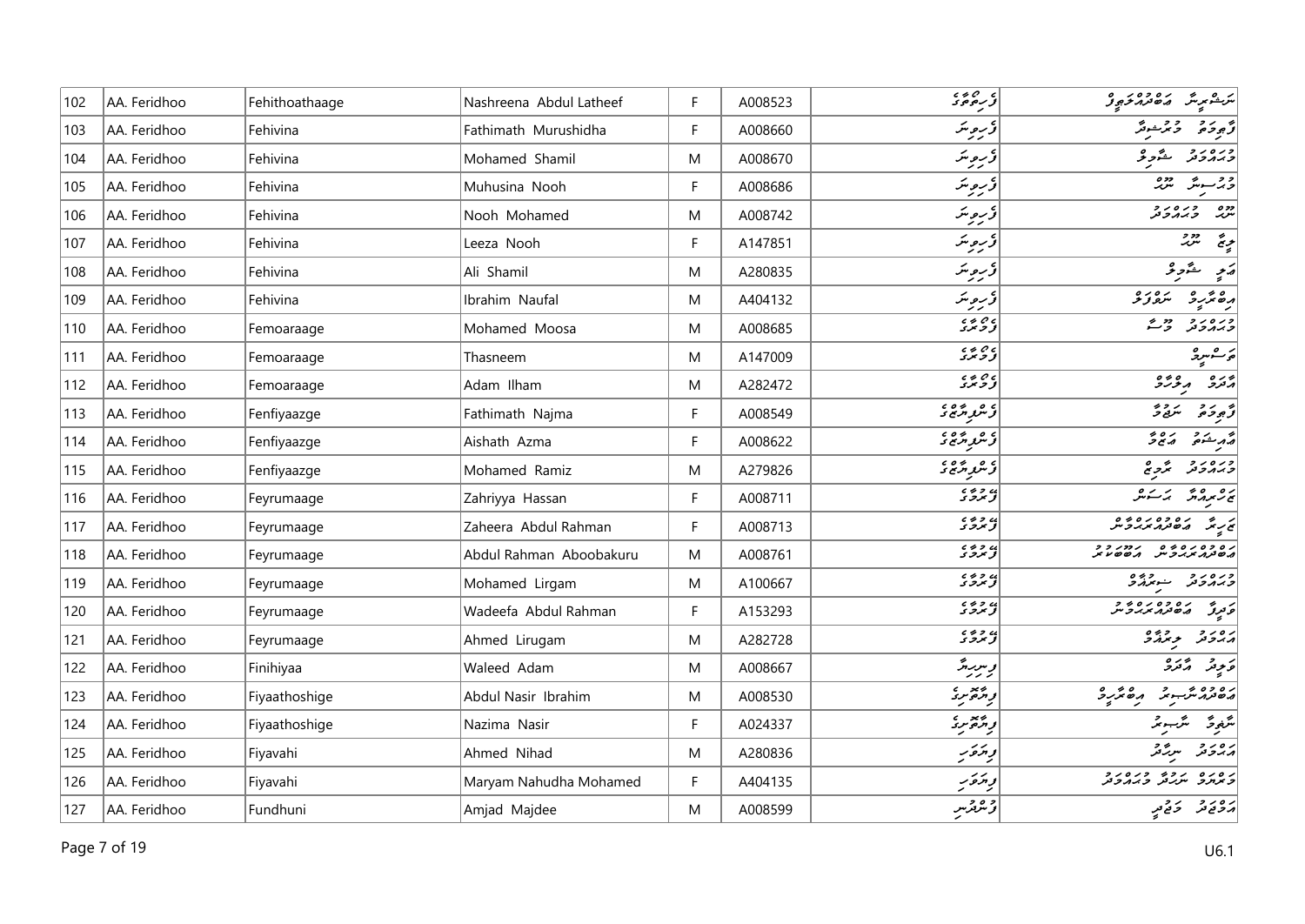| 128 | AA. Feridhoo | Fundhuni           | Yaish Amjad        | M           | A272022 | ئ <i>ۇنترىبى</i> ر                                         | پر 2 ر حر<br>مرکز تعر<br> ترمړیشه                     |
|-----|--------------|--------------------|--------------------|-------------|---------|------------------------------------------------------------|-------------------------------------------------------|
| 129 | AA. Feridhoo | Goabiligasdhoshuge | Moosa Mansoor      | M           | A008537 | ہے<br>کی ن <i>ے مو</i> کی سس <sup>و</sup> تو <i>ہو ہ</i> ی | ووقع المحامل وواد                                     |
| 130 | AA. Feridhoo | Goabiligasdhoshuge | Fathimath Abdulla  | F           | A008546 | ج د بر د و پر د و د<br>د حومود مستور درد                   | ەھەراللە<br>وٌ جو حر حر                               |
| 131 | AA. Feridhoo | Goabiligasdhoshuge | Mohamed Visham     | M           | A281725 | ج در در در در<br>د ه مود کستورس                            | و ر ه ر و<br>د بر بر تر<br>ح مشترو                    |
| 132 | AA. Feridhoo | Gobili Hiyaa       | Aminath Ameena     | $\mathsf F$ | A008548 | م<br>د سهور پژ                                             | ړې سره د کړين                                         |
| 133 | AA. Feridhoo | Gulbahaaruge       | Ahmed Zakariyya    | M           | A008743 | وه ریو و ،<br>د نوه رنگری                                  | גפני היא בי                                           |
| 134 | AA. Feridhoo | Gulbahaaruge       | Imran Ahmed        | M           | A072999 | و ه ر پر و ،<br>د <del>ن</del> ون تر بو ،                  | ם כי מיטור בית המודע.<br>הכיתיית המכית                |
| 135 | AA. Feridhoo | Gulbahaaruge       | Aminath Muna       | F           | A161585 | و ه ر پر و ،<br>د <del>ن</del> ون تر بو ،                  | ړې په د چمک                                           |
| 136 | AA. Feridhoo | Gulbahaaruge       | Hassan Ihumeem     | M           | A282465 | و ه ر بر و ،<br>د نون تر برد                               | برسكش مركزة                                           |
| 137 | AA. Feridhoo | Gulbahaaruge       | Afsal Ahmed        | M           | A329361 | و ه ر بر و ،<br>د نون تر برد                               | ره رو درود<br>مروسکو ممکن                             |
| 138 | AA. Feridhoo | Gulzaaruge         | Zubaidha Zakariyya | F           | A008531 | و ه پر و ،<br>د نومځ مرد                                   | בסתת ביתהת                                            |
| 139 | AA. Feridhoo | Gulzaaruge         | Ibrahim Zakariyya  | M           | A008533 | و ه پر و ء<br>ۍ څريځ بوړ                                   | גە ئەر ئەسىم ئەر                                      |
| 140 | AA. Feridhoo | Gulzaaruge         | Aishath Zakariyya  | F           | A008535 | ا و ه پر و ء<br>ا د نومځ مرد                               | התלים ביצוע                                           |
| 141 | AA. Feridhoo | Gulzaaruge         | Mariyam Zeeniya    | $\mathsf F$ | A279236 | و ه پر و ء<br>ۍ څريخ بوري                                  | دەرە پېرىگە                                           |
| 142 | AA. Feridhoo | Haali              | Mohamed Najah      | M           | A008653 | رٌمو                                                       | و ره ر و<br><i>و پر</i> پر <del>و</del> تر<br>ىر ئە 2 |
| 143 | AA. Feridhoo | Haali              | Fathimath Majdy    | F           | A008654 | رٌمزِ                                                      | توجوحه وفيعر                                          |
| 144 | AA. Feridhoo | Haali              | Hassan Nawaz       | M           | A279915 | رحمير                                                      | برسەش ئىرمى                                           |
| 145 | AA. Feridhoo | Haali              | Ahmed Naseer       | M           | A311849 | رٌمزِ                                                      | رەرد سكب پر                                           |
| 146 | AA. Feridhoo | Hadhuvareege       | Ahmed Naazir       | M           | A008538 | رور<br>  رور <sub>نو</sub> ر                               | متَزْمُو مَرْ<br>ر ه ر د<br>م.رو تر                   |
| 147 | AA. Feridhoo | Hadhuvareege       | Aminath Shehenaz   | F           | A008592 | ژوپر پر <sup>ج</sup>                                       | ے <sub>م</sub> حر شرچ<br>و محمد منه<br>م              |
| 148 | AA. Feridhoo | Hadhuvareege       | Ali Nazir          | M           | A008771 | ئەقرەر ئىيرى                                               | أەسم متمر                                             |
| 149 | AA. Feridhoo | Happy Corner       | Ahmed Naushad      | M           | A154667 | اروپەتىد                                                   | پره پر و<br>ىئە ئەشقىر                                |
| 150 | AA. Feridhoo | Heenaamaage        | Mariyam Ali        | E           | A008628 | ر پڙھ ي<br>پي                                              | د ۱۵ د مړ                                             |
| 151 | AA. Feridhoo | Heenaamaage        | Mohamed Shiyam     | M           | A008629 | ر پژو <sup>ي</sup>                                         | شەدگرى<br>و ر ه ر د<br>تر بر تر تر                    |
| 152 | AA. Feridhoo | Heenaamaage        | Fathimath Shizna   | F.          | A154772 | ر پژوي<br>په مرد د                                         | شوچ مگر<br>پ<br>و مر د<br>تر مور می                   |
| 153 | AA. Feridhoo | Hithaffinivaage    | Aminath Mohamed    | F           | A008455 | رۇشۇر بىرقە ئە                                             | و دره دره در                                          |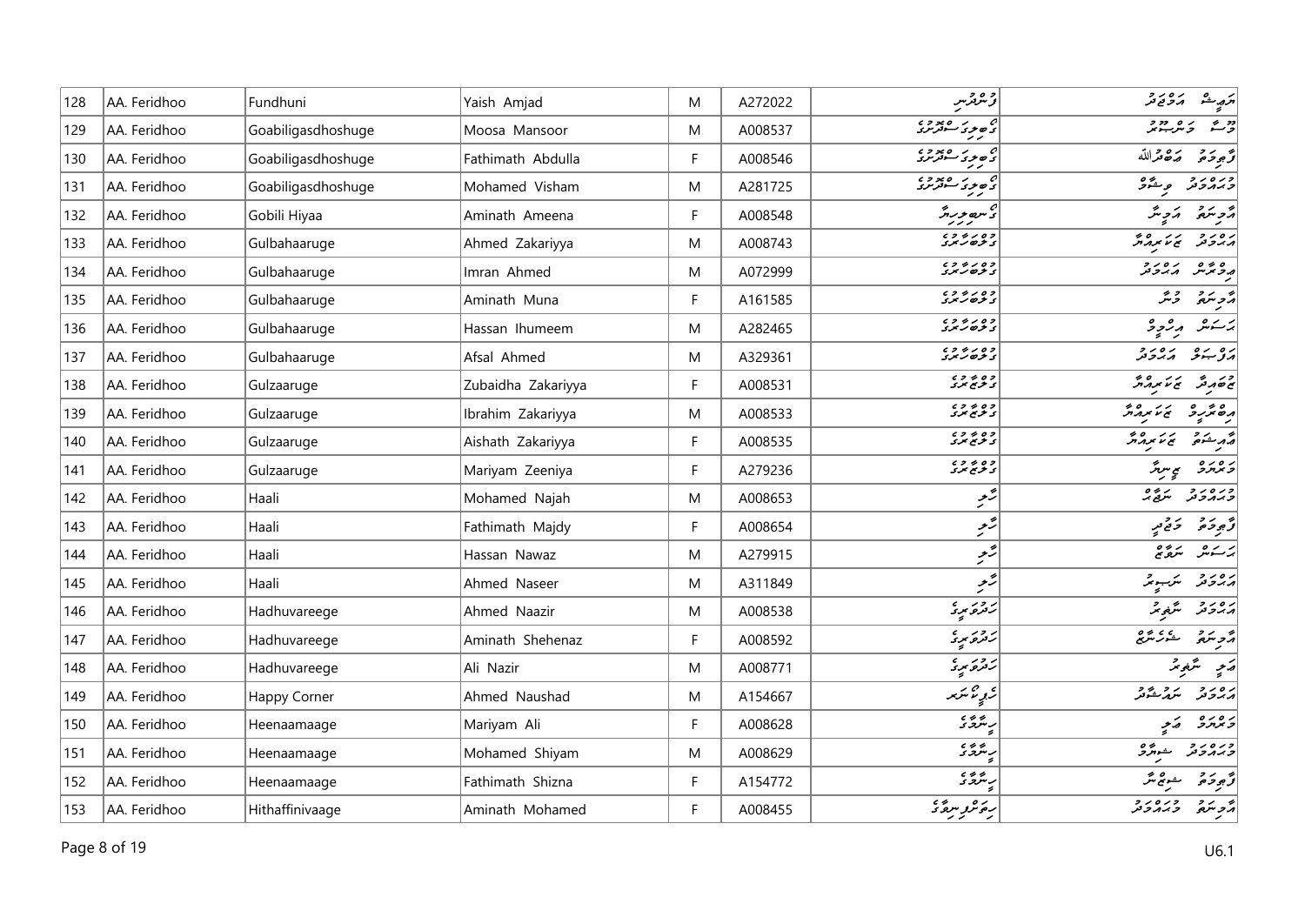| 154 | AA. Feridhoo | Hithaffinivaage | Mohamed Adam        | M  | A008587 | ىرە ئىرو بىرە ئى        | כנסנכ שנם<br>כ <i>ג</i> ונכנג ונינכ                    |
|-----|--------------|-----------------|---------------------|----|---------|-------------------------|--------------------------------------------------------|
| 155 | AA. Feridhoo | Hithaffinivaage | Madeeha Mohamed     | F  | A008588 | رىر ئىرو بىرىدى         | و رە ر د<br><i>د بر</i> گرىز<br>  ئەمەرچە              |
| 156 | AA. Feridhoo | Hithaffinivaage | Ahmed Naseem        | M  | A046342 | رىر ئىر بىر بۇ ئ        | ره رو مردو<br>مدون مردو                                |
| 157 | AA. Feridhoo | Hiyaavahi       | Mohamed Afraadh     | Μ  | A008702 | ىرەتزەكرىر              | ورەرو رەپرو<br><i>دىد</i> رونر پرتونر                  |
| 158 | AA. Feridhoo | Hiyaavahi       | Moosa Ahmed         | M  | A008704 | رېژوَر                  | اتز شه برور د                                          |
| 159 | AA. Feridhoo | Hiyaavahi       | Aishath Anoola      | F  | A029011 | ىرەژچە بە               | أصمر مشتور المرادون                                    |
| 160 | AA. Feridhoo | Hiyaavahi       | Ahmed Nashid        | M  | A069736 | رېژوَر                  | أرەر ئە ئەشبەتر                                        |
| 161 | AA. Feridhoo | Hiyaavahi       | Fathmath Zuhudha    | F. | A282452 | رېژوَر                  | قەدىقى ئەر                                             |
| 162 | AA. Feridhoo | Hiyaavahi       | Mariyam Moosa       | F. | A282454 | رېژوَر                  | د ۱۵ ده د می                                           |
| 163 | AA. Feridhoo | Hiyaavahi       | Abdulla Jaufar      | M  | A282457 | رېژوَرِ                 | بره قرالله به ور و                                     |
| 164 | AA. Feridhoo | Huvadhumaage    | Zuhra Adam          | F. | A008716 | و ر و د » ،<br>ره ترو د | و و به په مره<br>بح <sup>ر</sup> برگترن                |
| 165 | AA. Feridhoo | Huvadhumaage    | Adil Rasheed        | M  | A009623 | و ر و د  ،<br>ره نرو د  | ە ئىرقى ئىم ئىسونى                                     |
| 166 | AA. Feridhoo | Huvadhumaage    | Ahmed Sabah         | M  | A066017 | و ر و د »<br>رو درو د   | ره رو برود                                             |
| 167 | AA. Feridhoo | <b>Ihaa</b>     | Shauna Ali          | F  | A008661 | برمج                    | شەرجىق كەمچ                                            |
| 168 | AA. Feridhoo | Ihaa            | Ahmed Mujuthaba     | M  | A032293 | پرمح                    | נ סניכ - כניל<br>ג'ג'כנג - כניסים                      |
| 169 | AA. Feridhoo | Ihraamge        | Mariyam Ahida       | F. | A161587 | ە بە بە ە »<br>مەندىرى  | و دره و د                                              |
| 170 | AA. Feridhoo | Ihraamge        | Aboobakuru Asif     | M  | A280190 | وچېږي                   | $3 - 2 - 2 - 2$                                        |
| 171 | AA. Feridhoo | Ihraamge        | Fathimath Adhila    | F  | A280193 | ه ۶ و ه ه<br>د بر برو د | وَجِعِدَهُ صَّدِيَّ                                    |
| 172 | AA. Feridhoo | Ihraamge        | Haleema Afiya       | F. | A280194 | ه ۶ و ه ه<br>د بر برو د | يَجِعُ الْمُوالِّذِ                                    |
| 173 | AA. Feridhoo | Irudheymaage    | Aishath Shaniya     | F  | A279083 | <br>  مرمزدی            | وكرشكو شرسر                                            |
| 174 | AA. Feridhoo | Ithaa           | Mohamed Adam        | M  | A000936 | ديځ                     | ورەر د درە<br><i>دى</i> رمەن مەن                       |
| 175 | AA. Feridhoo | Ithaa           | Aminath Hasma       | F  | A151377 | پرځ<br>مرخ              | أأروبتهم برجع                                          |
| 176 | AA. Feridhoo | Ithaa           | Ahmed Abbas         | Μ  | A280426 | پرځ<br>مرخ              | رەرد رەپمى                                             |
| 177 | AA. Feridhoo | Ithaa           | Aishath Basma       | F  | A280624 | ديځ                     | أمار منوه كالمسترد                                     |
| 178 | AA. Feridhoo | Ithaa           | Mariyam Mohamed     | F. | A280630 | ويحج                    | ر ه ر ه<br><del>د</del> بربرگ<br>و ره ر و<br>تر پر ژنر |
| 179 | AA. Feridhoo | Janbumaage      | Abdul Samad Ibrahim | M  | A008692 | ر ه د د »<br>د سره ژ د  | נס כם נגב בסתנים                                       |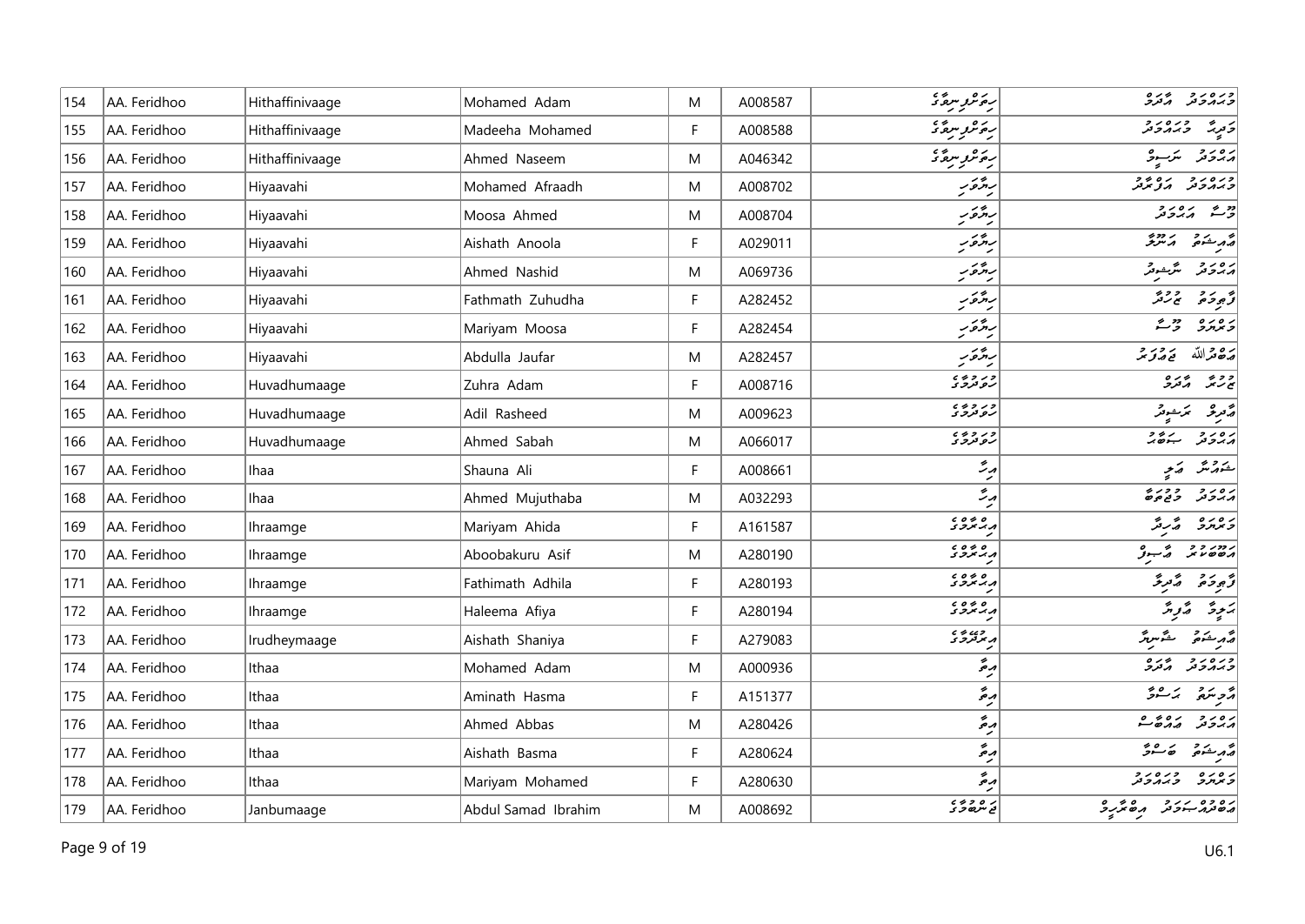| 180 | AA. Feridhoo | Janbumaage        | Mariyam Sahuza      | F           | A272017 | ر ه و و » ،<br>نح سرح و د | سەرىج<br>  ئەمەر ە                                                                                                                                                                                                                  |
|-----|--------------|-------------------|---------------------|-------------|---------|---------------------------|-------------------------------------------------------------------------------------------------------------------------------------------------------------------------------------------------------------------------------------|
| 181 | AA. Feridhoo | Javaahiru Vaadhee | Rabia Abdul Razzag  | F.          | A008556 | <br>  ئى قرىر بىر قرىمىيە | 22010201 202                                                                                                                                                                                                                        |
| 182 | AA. Feridhoo | Javaahiru Vaadhee | Mohamed Ameen       | M           | A008558 | ئەقرىر ترقەمر             | ورەرو كەچە                                                                                                                                                                                                                          |
| 183 | AA. Feridhoo | Khiyaalee Manzil  | Yoonus Abdul Kareem | M           | A008458 | زېژېږد شيږ                | ره وه ره<br>پره ترور برو<br>ادو و ه<br>مرسر پ                                                                                                                                                                                       |
| 184 | AA. Feridhoo | Kinaaraa          | Suhaila Ali         | F.          | A147601 | بريثه                     | حمق المحمد المحمد المحمد المحمد المحمد المحمد المحمد المحمد المحمد المحمد المحمد المحمد المحمد المحمد<br>المحمد المحمد المحمد المحمد المحمد المحمد المحمد المحمد المحمد المحمد المحمد المحمد المحمد المحمد المحمد المحم<br>المحمد ا |
| 185 | AA. Feridhoo | Kinaaraa          | Abdulla Shifaz      | M           | A161581 | ببرينجه                   |                                                                                                                                                                                                                                     |
| 186 | AA. Feridhoo | Kudhimaage        | Zahira Ali          | F           | A008725 | و د گري<br>مورگر          |                                                                                                                                                                                                                                     |
| 187 | AA. Feridhoo | Kudhimaage        | Aminath Asifa Adam  | F           | A008726 | د ورځ<br>مورځ د           | ו גבו ה- היה היה<br>הקיימה ה- היה היה                                                                                                                                                                                               |
| 188 | AA. Feridhoo | Kudhimaage        | Abidha Adam         | F           | A008728 | و د پرې<br>ما مورگ        | ג'ופיה גינים                                                                                                                                                                                                                        |
| 189 | AA. Feridhoo | Kudhimaage        | Adam Abdulla        | M           | A008729 | د و و ء<br>ما فرقری       | أرتره ركاة الله                                                                                                                                                                                                                     |
| 190 | AA. Feridhoo | Kudhimaage        | Ali Rasheed         | M           | A011657 | ا توریخ می<br>ما مورد می  | أركمني المركب وتر                                                                                                                                                                                                                   |
| 191 | AA. Feridhoo | Kudhimaage        | Hussain Adam        | M           | A161584 | و ديري<br>مورد د          | جر شهر شهر محمده<br>بر شهر شهر محمده                                                                                                                                                                                                |
| 192 | AA. Feridhoo | Kudhimaage        | Aishath Adam        | $\mathsf F$ | A163527 | د وره و<br>ما تورد د      | $\begin{array}{cc} \bullet & \bullet & \bullet & \bullet \\ \bullet & \bullet & \bullet & \bullet \\ \bullet & \bullet & \bullet & \bullet \\ \bullet & \bullet & \bullet & \bullet \end{array}$                                    |
| 193 | AA. Feridhoo | Kudhimaage        | Ahmed Shamhooz      | M           | A281727 | و<br>ما فرقری<br>م        | ره رو در ۱۵۶۵<br>م.رونر شور رح                                                                                                                                                                                                      |
| 194 | AA. Feridhoo | Kuri              | Ali Naseem          | M           | A008600 | لتمبر                     | أەيم سىرسوق                                                                                                                                                                                                                         |
| 195 | AA. Feridhoo | Large Vardhee     | Adam Mohamed        | M           | A128270 | تَوْح حَرْمَدٍ            | پەرە<br>مەنىرى<br>و ره ر د<br><i>د ب</i> رگرفر                                                                                                                                                                                      |
| 196 | AA. Feridhoo | Lotus             | Amsoodha Ali        | F           | A008579 | پر پ <sub>ر</sub> ص       | ده دوه په کړم                                                                                                                                                                                                                       |
| 197 | AA. Feridhoo | Maahiya           | Abdul Majeed Moosa  | M           | A008521 | قرسر پر                   | ره وه رحمد حرم<br>هام ترود محمد حرم                                                                                                                                                                                                 |
| 198 | AA. Feridhoo | Maavadige         | Aishath Zunaira     | F           | A008450 | ور دي.<br>حرم دي.         | قدمنو فيتدع                                                                                                                                                                                                                         |
| 199 | AA. Feridhoo | Maavadige         | Mariyam Siruma      | F.          | A278978 | ور ،<br>د ه د د           | נים נים ניידי ביידי ביידי ביידי ביידי ביידי ביידי ביידי ביידי ביידי ביידי ביידי ביידי ביידי ביידי ביידי ביידי<br>תודשות המוד                                                                                                        |
| 200 | AA. Feridhoo | Maavil            | Ahmed Siraz         | M           | A161568 | ۇرۇ                       | ړه د ته سومرچ                                                                                                                                                                                                                       |
| 201 | AA. Feridhoo | Malaaz            | Ali Shalim          | M           | A272001 | ىر بۇ ە                   | ړې ځود                                                                                                                                                                                                                              |
| 202 | AA. Feridhoo | Malaaz            | Ahmed Nadeem        | M           | A279239 | ر پر ہ<br>تر تر م         | پروتر پرتورو                                                                                                                                                                                                                        |
| 203 | AA. Feridhoo | Meenaaz           | Rugiyya Ali         | $\mathsf F$ | A008671 | جريثي                     | $\begin{array}{cc} \hline \begin{array}{cc} \mathcal{L} & \mathcal{L} & \mathcal{L} \\ \mathcal{L} & \mathcal{L} & \mathcal{L} \\ \mathcal{L} & \mathcal{L} & \mathcal{L} \end{array} \end{array}$                                  |
| 204 | AA. Feridhoo | Meenaaz           | Zeena Ahmed         | F.          | A150352 | جريثي                     | ى ئىگە ئە <i>مەدە</i> ر                                                                                                                                                                                                             |
| 205 | AA. Feridhoo | Milano            | Fathhiyya Ali       | F           | A008580 | جرځشر                     | و و وه د و                                                                                                                                                                                                                          |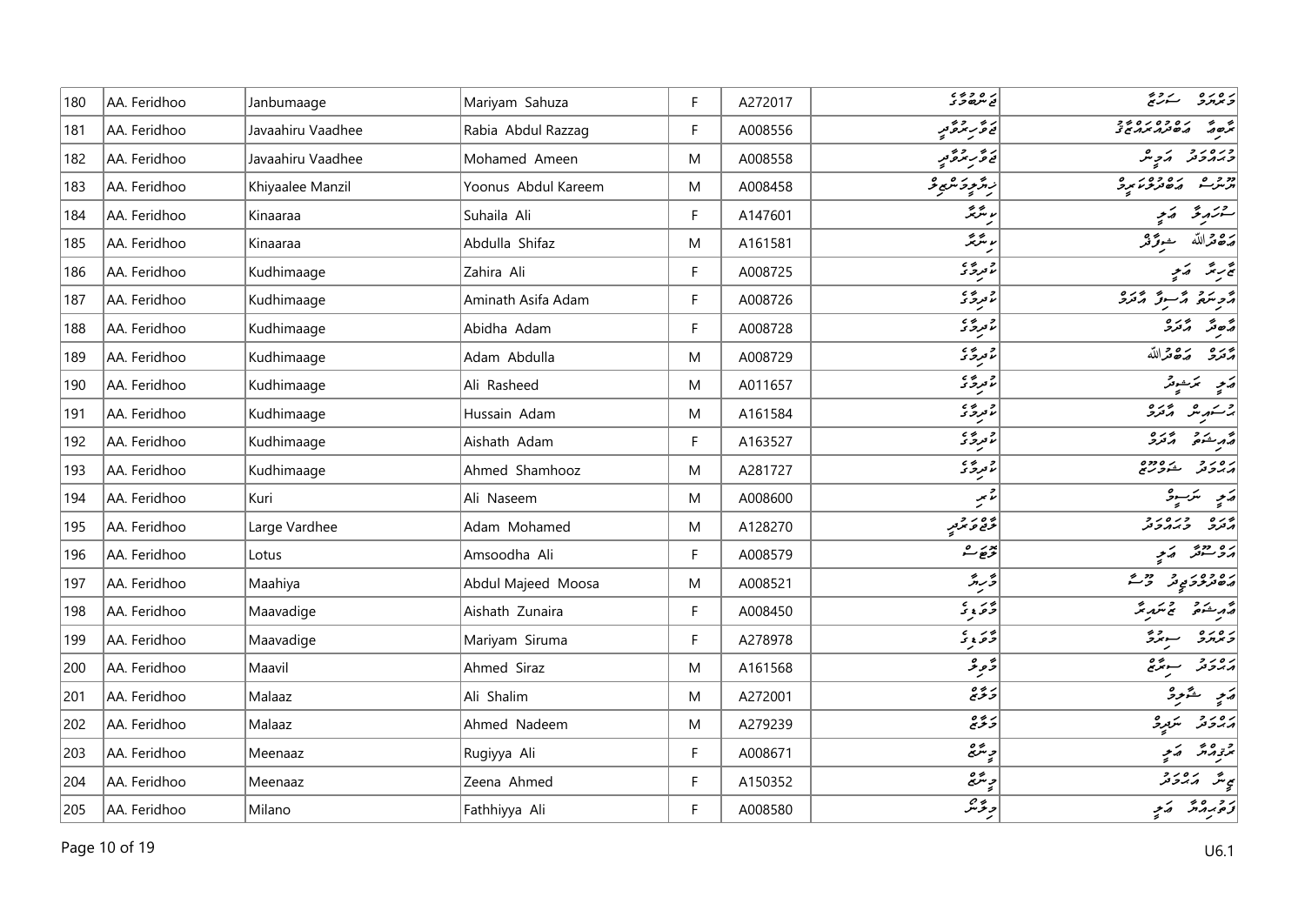| 206 | AA. Feridhoo | Milano        | Abdulla Moosa          | M  | A070569 | جە ئەنگە                             | مَدْهُ مِّرْ اللَّهُ حَرْثَةُ                  |
|-----|--------------|---------------|------------------------|----|---------|--------------------------------------|------------------------------------------------|
| 207 | AA. Feridhoo | Milano        | Aishath Firasha        | F. | A283349 | جە ئىگە                              | و گهر شک <sup>و</sup><br>و بُرْشٌہ             |
| 208 | AA. Feridhoo | Milano        | Mohamed Hamdhoon       | M  | A283350 | جە ئەنگە                             | ورەر دەردە<br><i>جەم</i> ەر <i>بەدىر</i> س     |
| 209 | AA. Feridhoo | Minivan Hiyaa | Saeed Idrees           | M  | A008659 | اح سره شربه<br><u>مس</u> م           | سکھی قر مرتز ہونے                              |
| 210 | AA. Feridhoo | Minivan Hiyaa | Ummu Kulsum            | F  | A008668 | ا په سره شریر<br><u>کر سره</u> شریر  | c o c c o cc<br>11. C 4 G G C                  |
| 211 | AA. Feridhoo | Minivan Hiyaa | Fathmath Abdul Latheef | F  | A104716 | وسره تربه                            |                                                |
| 212 | AA. Feridhoo | Minivan Hiyaa | Aishath Shirufa        | F  | A120411 | احەسى مەرىبەر<br>كەنبە               | وكرمشكم المستركر                               |
| 213 | AA. Feridhoo | Minivan Hiyaa | Abdulla Aslam          | M  | A153289 | جە سەھە تىرىدىگە                     | برە تراللە<br>برعبره                           |
| 214 | AA. Feridhoo | Minivan Hiyaa | Hussain Samir          | M  | A161582 | احەسە ئەشرىدىگە<br>كەنبە             | برسكهاش الشرجر                                 |
| 215 | AA. Feridhoo | Minivan Hiyaa | Shamoon Ahmed          | M  | A282814 | ە سەھ ئىرىدىگە<br>سىرىيە             | ر دوده ره رو<br>شوره سر مدرس                   |
| 216 | AA. Feridhoo | Minivan Hiyaa | Aminath Thoma          | F. | A282816 | احە سەھ شرىرىدىگە<br>كەنبە           | جونح<br>وتحريثهم                               |
| 217 | AA. Feridhoo | Minivan Hiyaa | Thohir Ahmed           | M  | A282817 | ا په سره شریر<br><u>مس</u> م شریر مر | 2101 212                                       |
| 218 | AA. Feridhoo | Minivan Ufaa  | Ali Mahir              | M  | A008640 | ار سره شدد و                         | $\frac{2}{3}$ $\frac{2}{3}$ $\frac{2}{3}$      |
| 219 | AA. Feridhoo | Minivan Ufaa  | Ramla Abdul Razzaq     | F  | A008662 | <i>د</i> سره شرړ ژ                   | נס מסינסמים                                    |
| 220 | AA. Feridhoo | Minivan Ufaa  | Ahmed Liushan          | M  | A151156 | أوسفة مثلاثر                         | رەرد دەشگە                                     |
| 221 | AA. Feridhoo | Minivan Ufaa  | Azim Ali               | M  | A161569 | ار سرهٔ شرد ژ                        | ړې د کړ                                        |
| 222 | AA. Feridhoo | Minivan Ufaa  | Aminath Sazuna         | F  | A280818 | ى <sub>ر س</sub> ىر ئەرگە ئە         | أأرمز<br>ئەي تىگە                              |
| 223 | AA. Feridhoo | Minivan Ufaa  | Fathimath Ziduna       | F. | A280820 | <i>د</i> سرهٔ شرړ ژ                  | ۇ بوخ <sup>م</sup> ۇ<br>ىجوتىرىتىر             |
| 224 | AA. Feridhoo | Minivan Ufaa  | Hassan Samee           | M  | A280821 | ا د سره شدد و                        | بزسەيىتى<br>رقيح                               |
| 225 | AA. Feridhoo | Minivan Ufaa  | Hussain Shamikh        | M  | A280822 | ار سره شدد محمد د                    | ستگروگر<br>جەسە يەر<br>بە                      |
| 226 | AA. Feridhoo | Miriyaasge    | Ibrahim Shihab         | M  | A008519 | ى <i>ر بىر بىر مى</i><br>ئىرىر       | ە ھەترىرى<br>برھ ترىرى<br>شورگره<br>مر         |
| 227 | AA. Feridhoo | Moonimaage    | Zikra Mohamed          | F  | A008576 | יי<br>קייקבצ                         | ې تر مخه<br>سي<br>و ره ر د<br><i>د ب</i> رگرفر |
| 228 | AA. Feridhoo | Moonimaage    | Fathimath Samila       | F  | A161586 | دو<br>ترسرچۍ                         | أزَّوِدَةَ سُدْرِدً                            |
| 229 | AA. Feridhoo | Moonimaage    | Ahmed Faiz             | M  | A272004 | יי<br>קייקבצ                         | پر ور و<br>تۇم تى                              |
| 230 | AA. Feridhoo | Moonimaage    | Aishath Samla          | F. | A279930 | ود سرچری                             | سەۋىۋ<br>ړ برخو ځ                              |
| 231 | AA. Feridhoo | Moonimaage    | Mohamed Faiz           | M  | A279931 | وو پر دی<br>تر سرچ <sub>ر</sub> ی    | ورەرو ۋە                                       |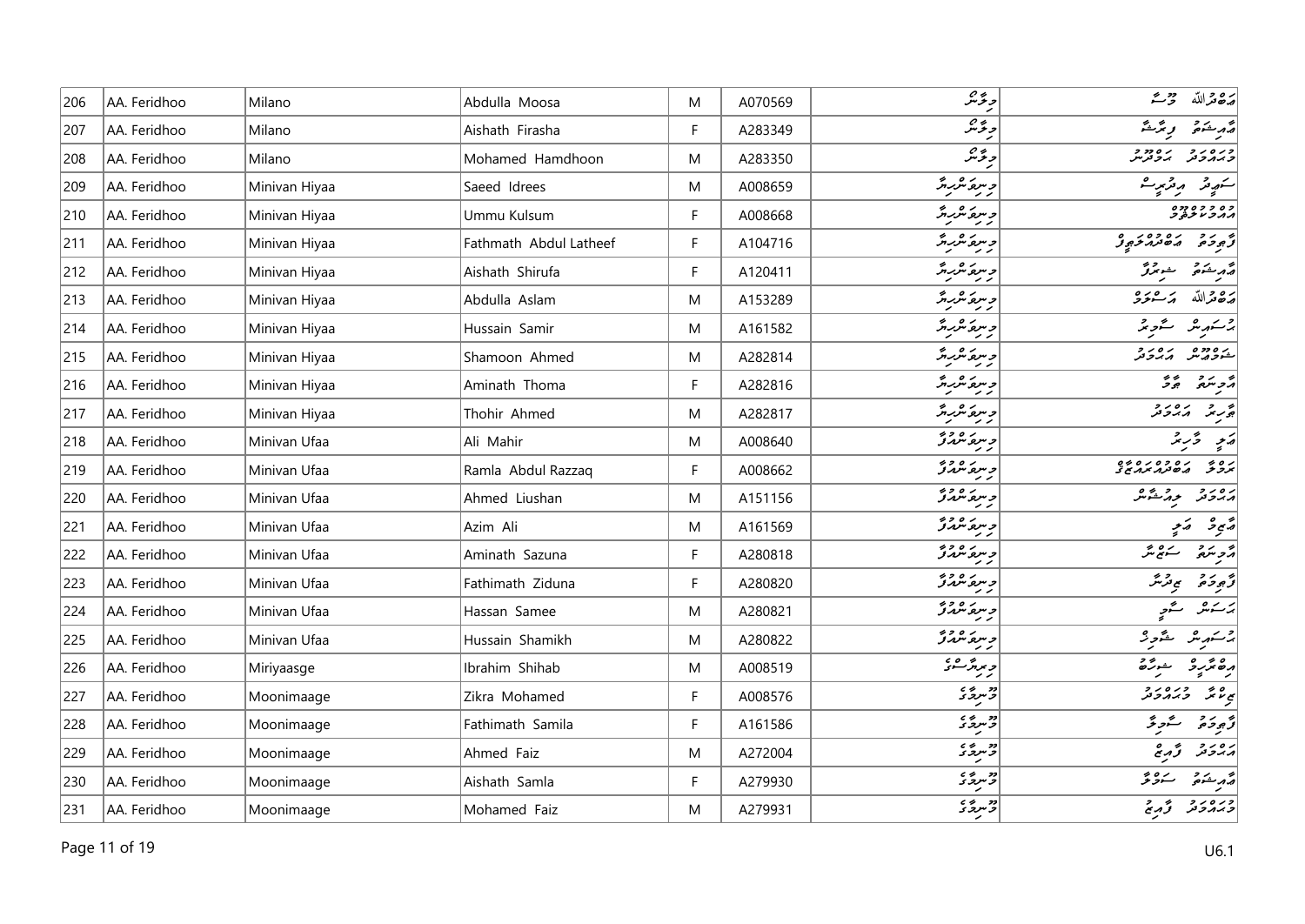| 232 | AA. Feridhoo | Moonimaage       | Ali Faiz                    | M           | A361949 | دو په په<br>تر سرچنۍ                        | $\begin{array}{cc} \mathcal{E}_{\mathcal{A}}, \mathcal{E}_{\mathcal{B}} & \mathcal{E}_{\mathcal{A}} \\ \mathcal{E}_{\mathcal{A}}, \mathcal{E}_{\mathcal{B}} & \mathcal{E}_{\mathcal{B}} \end{array}$ |
|-----|--------------|------------------|-----------------------------|-------------|---------|---------------------------------------------|------------------------------------------------------------------------------------------------------------------------------------------------------------------------------------------------------|
| 233 | AA. Feridhoo | Moonimaage       | Hawwa Shamra                | $\mathsf F$ | A404131 | ادو په په<br> د سرچنۍ                       | برەپچ<br>شەۋىتى                                                                                                                                                                                      |
| 234 | AA. Feridhoo | Moonlight        | Sharafiyya Ali              | F           | A008596 | وممرغرة                                     | ے <i>پرو</i> ر مر<br>رځمني                                                                                                                                                                           |
| 235 | AA. Feridhoo | Moonlight        | Abdulla Shareef             | M           | A157893 | وده پر ه                                    | بر2 قرالله<br>شەمبەر                                                                                                                                                                                 |
| 236 | AA. Feridhoo | Moonlight        | Ali Zeedhan                 | M           | A272025 | وده پر ه                                    | ر<br>په سي پوشر                                                                                                                                                                                      |
| 237 | AA. Feridhoo | Moonlight        | Fathimath Shirumeena        | F           | A283325 | ومشرقهم                                     | و څې پر د<br>ے پر <sub>تر پر</sub> پر                                                                                                                                                                |
| 238 | AA. Feridhoo | Naaz Villa       | Ibrahim Shihab              | ${\sf M}$   | A007356 | مترچ عرقحه                                  | وە پۇرۇ<br>شەرگەنچ                                                                                                                                                                                   |
| 239 | AA. Feridhoo | Naaz Villa       | Mariyam Asrar               | F           | A008684 | يژچ عرتخه                                   | ر ه ر ه<br><del>ر</del> بربرگ<br>ىر ھەيچەتر                                                                                                                                                          |
| 240 | AA. Feridhoo | Naaz Villa       | Mohamed Naaz                | ${\sf M}$   | A010176 | يترج عرقحه                                  | سرچ<br>و ره ر د<br><i>و پر</i> پر تر                                                                                                                                                                 |
| 241 | AA. Feridhoo | Naaz Villa       | Ali Ibrahim                 | M           | A150602 | شرچ <sub>حر</sub> یڅه                       | ړې د هغه د                                                                                                                                                                                           |
| 242 | AA. Feridhoo | Naaz Villa       | Fathimath Nuha              | F           | A282460 | يثرج عرقحه                                  | و پر د<br>ىترتر                                                                                                                                                                                      |
| 243 | AA. Feridhoo | Nanreethige      | Mohamed Rameez              | M           | A008565 | ىئەتىرىدى<br>مەنگەر                         | و رە ر د<br><i>د بە</i> پەر<br>بمرحرمح                                                                                                                                                               |
| 244 | AA. Feridhoo | Nanreethige      | Fathimath Rameeza           | $\mathsf F$ | A282726 | ىئەبىرىدى<br>ئ                              | بمردج<br>و مرد د<br>اگر مرد م                                                                                                                                                                        |
| 245 | AA. Feridhoo | Nanreethige      | Ali Rayyan                  | ${\sf M}$   | A408001 | ىئەتىرىدى<br>مەسرىيە                        | أوسم مترامز مراجع                                                                                                                                                                                    |
| 246 | AA. Feridhoo | Nanreethige      | Ahmed Rishwan               | M           | A408002 | ىئەبىرىدى<br>ئ                              | رەرو برخوشر                                                                                                                                                                                          |
| 247 | AA. Feridhoo | Nares            | Shaheeda Saeed              | F           | A008674 | پرې ه<br>مربر شر                            | شَرِيرٌ سَهِيرٌ                                                                                                                                                                                      |
| 248 | AA. Feridhoo | Nasheedhee Hiyaa | Zaeema Nasheed Aboobakuru   | F           | A009758 | ىكرىشەتىرىر ب <sup>ىرگ</sup> ە<br>ئەسىمە ئە | ה מי היינות המיני בין<br>המי היינות השטעית                                                                                                                                                           |
| 249 | AA. Feridhoo | Nasheedhee Hiyaa | Ali Nasheed                 | M           | A009759 | سرَڪوتر پر پڙ<br>په په په پر                | أوكمني المتكشوفر                                                                                                                                                                                     |
| 250 | AA. Feridhoo | Nasheedhee Hiyaa | Saudulla Nasheed Aboobakuru | M           | A132819 |                                             | ے وواللہ کرشویں صحاف دور<br>سوہریں اللہ کرشویں مصاحب                                                                                                                                                 |
| 251 | AA. Feridhoo | Nayachandh       | Shaukath Ali                | M           | A008447 | ىر پەرىم بىر بىر<br>سىيەرگە ئىسرىتر         | لمشدر مقاسمة وكالمحيث                                                                                                                                                                                |
| 252 | AA. Feridhoo | Nayachandh       | Ahmed Sajid                 | ${\sf M}$   | A279831 | سَرْدَ گوُسْرِيْر                           | پره پر په گوينگر                                                                                                                                                                                     |
| 253 | AA. Feridhoo | Nayachandh       | Afzal Naseeth               | ${\sf M}$   | A279833 | ىر پەرىم بىر بىر<br>سىرىر كىمى سرىتر        | رە يەۋە سەسىم                                                                                                                                                                                        |
| 254 | AA. Feridhoo | Nayachandh       | Ali Shiham                  | ${\sf M}$   | A279835 | سرگر گر شرفر                                | أركمني المستركر                                                                                                                                                                                      |
| 255 | AA. Feridhoo | Nayachandh       | Hussain Siruhaan            | M           | A388644 | ر پر پر ہ<br>سربر گر سربر                   | جر شور شهر سو بر بر شر                                                                                                                                                                               |
| 256 | AA. Feridhoo | New Rose         | Mohamed Aboobakuru          | M           | A008734 | سروره                                       | 77777<br>و ر ه ر و<br><i>و بر</i> د تر                                                                                                                                                               |
| 257 | AA. Feridhoo | New Rose         | Ahmed Ahid                  | ${\sf M}$   | A008735 | سروره                                       | رەر ئەرتر                                                                                                                                                                                            |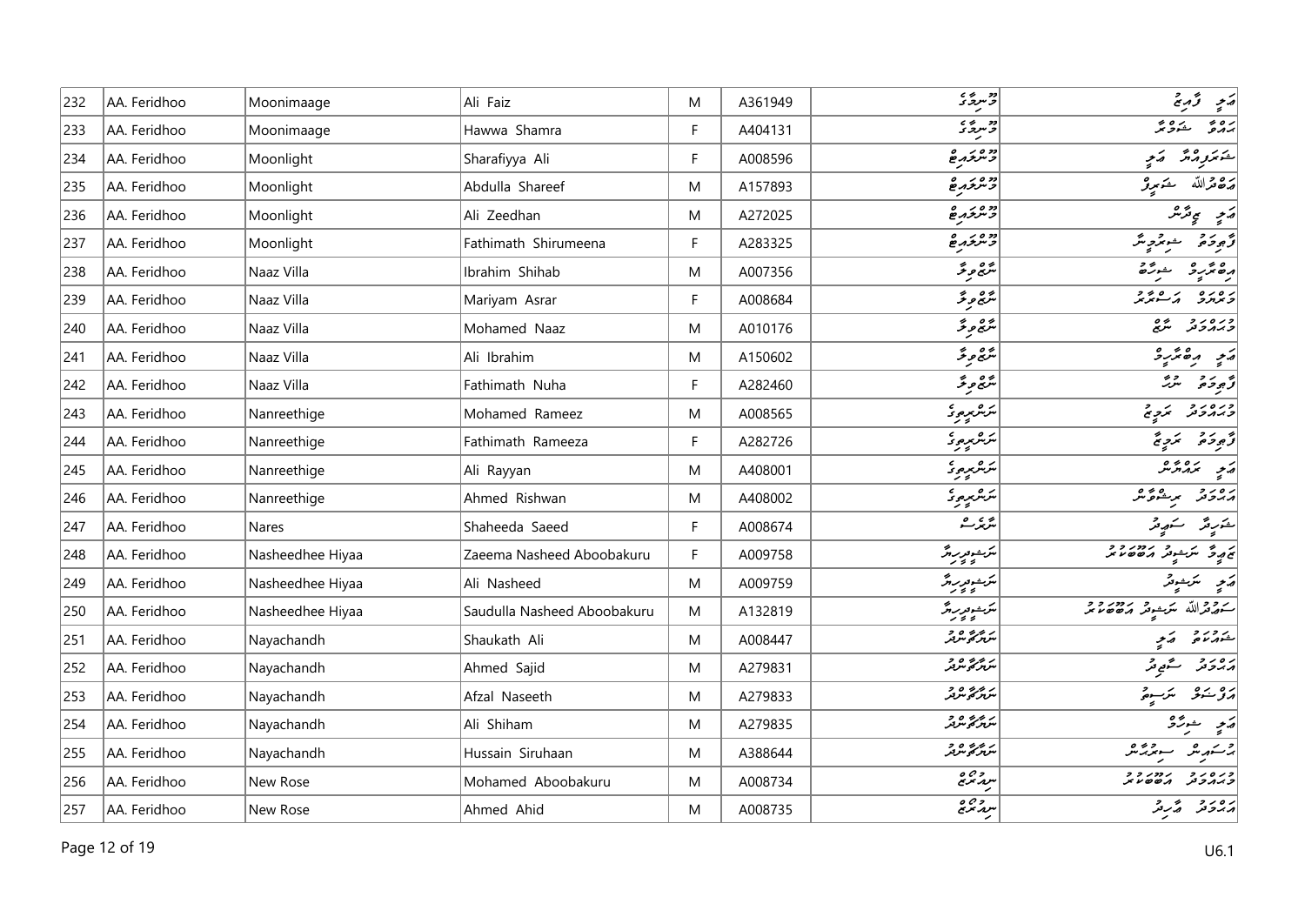| 258 | AA. Feridhoo | New Rose      | Aminath Faruzaana    | F  | A008736 | سروره<br>سروسمبر                   | أأرمن ومؤثر                                               |
|-----|--------------|---------------|----------------------|----|---------|------------------------------------|-----------------------------------------------------------|
| 259 | AA. Feridhoo | New Rose      | Ali Arif             | M  | A147648 | سروره                              | ړې په پرو                                                 |
| 260 | AA. Feridhoo | New Rose      | Abdulla Asim         | M  | A283329 | سروجيح                             | برە دالله گم جو                                           |
| 261 | AA. Feridhoo | New Zindhagee | Ali Nashiu           | M  | A077076 | سرهر بمحر معتري                    | ر<br>موسم مگر <u>مو</u> ر                                 |
| 262 | AA. Feridhoo | Niru          | Ahmed Shareef        | M  | A008650 | سرچر                               | رەر ئىيرۇ                                                 |
| 263 | AA. Feridhoo | <b>Niru</b>   | Fathimath Shafia     | F  | A280199 | سریڑ                               | وٌ و دَوَ شَوْرِ دُ                                       |
| 264 | AA. Feridhoo | Niru          | Aishath Mizna        | F  | A280230 | سرچر                               | وكروشكم وجانثر                                            |
| 265 | AA. Feridhoo | Niru          | Hussain Shaif        | M  | A388729 | سرچر                               | ر سەر شەرىق ئىقلىرى<br>مەسىر                              |
| 266 | AA. Feridhoo | Noohiri       | Adnan Idrees         | M  | A008585 | چژبر سر<br>سر                      | روم و مر <sub>م</sub> بر در م                             |
| 267 | AA. Feridhoo | Noohiri       | Khadeeja Abdul Samad | F  | A009311 | چیز بد<br>سربر                     | ره وه بر رو<br>پره تر پر سور تر<br> ترمدٍ شَجّ            |
| 268 | AA. Feridhoo | Noolight      | Ummu Hanee           | F. | A008651 | تربزره                             | <br>  ۱۸۸۵ ژبېر                                           |
| 269 | AA. Feridhoo | Noolight      | Minna Waleed         | F  | A279938 | ترىخەرچ                            | ويرتكر أوقيته                                             |
| 270 | AA. Feridhoo | Nooraaneege   | Shareefa Adam        | F  | A008526 | ترپژسر،                            | شَهِرِزٌ أَزْكَرُدُ                                       |
| 271 | AA. Feridhoo | Nooraaneege   | Mohamed Irushad      | M  | A161572 | دو پر<br>سربر سرپر                 |                                                           |
| 272 | AA. Feridhoo | Nooreege      | Mohamed Haneef       | M  | A009622 | دد<br>مترسری                       | ورەرو ئەرو                                                |
| 273 | AA. Feridhoo | Nooreege      | Hussain Haneef       | M  | A009705 | دد<br>مترسری                       | چەسىرىش بەيدىشى                                           |
| 274 | AA. Feridhoo | Nooreege      | Fathimath Mohamed    | F  | A140715 | دد<br>مترسمي د                     | أقبوح وره دو                                              |
| 275 | AA. Feridhoo | Nooreege      | Ahmed Hazim          | M  | A383328 | دد<br>مترسمي د                     | رەرد پەر                                                  |
| 276 | AA. Feridhoo | Noovilaage    | Noorannaharu Mohamed | F  | A008769 | دد پر پر<br>سر <sub>گر</sub> بر بر | و ره ر د<br>تر پر تر تر<br>دو ر ه ر ر به و<br>سربو پر سرب |
| 277 | AA. Feridhoo | Noovilaage    | Aishath Suziyya      | F  | A279939 | دد و د ،                           | وكرمشكم فستجارش                                           |
| 278 | AA. Feridhoo | Noovilaage    | Ahmed Suzeel         | M  | A279940 | دد په په<br>سرعو تر د              | رەرد ھېرى                                                 |
| 279 | AA. Feridhoo | Noovilaage    | Mohamed Neezaad      | M  | A402539 | دو پر پر<br>متر <sub>فع</sub> ر پر | و ر ه ر د<br>تر پر تر تر<br>سریح تر                       |
| 280 | AA. Feridhoo | Ocean Villa   | Thahira Ali          | F  | A008717 | م شەھرى <i>گە</i>                  | ەربە كەبىي<br>مەربە                                       |
| 281 | AA. Feridhoo | Ocean Villa   | Hareesa Qasim        | F  | A008720 | رمستەمى <i>رى</i> دىگە             | ېزىدىدىگە<br>ئ<br>$\frac{3}{5}$                           |
| 282 | AA. Feridhoo | Ocean Villa   | Sharmeela Gasim      | F. | A008721 | مەسىئە مىسى <i>م</i> ىر            | لمنكروني الأسرو                                           |
| 283 | AA. Feridhoo | Ocean Villa   | Gasim Ibrahim        | M  | A008722 | ە ئەئەمىرىدىگە<br>م                | و ده ده دره د                                             |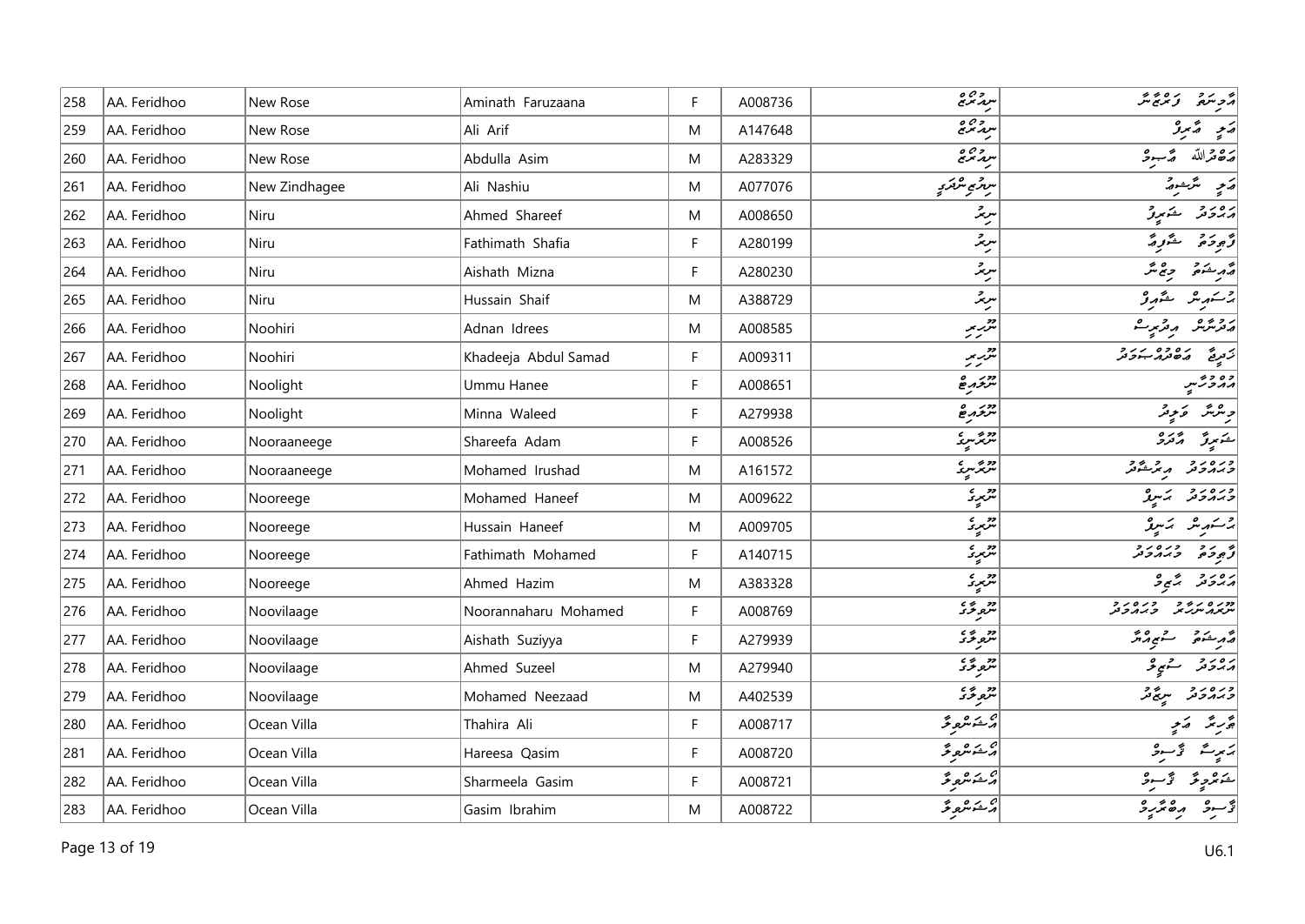| 284 | AA. Feridhoo | Ocean Villa | Aminath Azleema     | F  | A008760 | ئەسىئەمىش <i>ىر</i> ىگە         | أأروبتهم أأتموج                                          |
|-----|--------------|-------------|---------------------|----|---------|---------------------------------|----------------------------------------------------------|
| 285 | AA. Feridhoo | Ocean Villa | Mohamed Nazim       | M  | A009307 | رمسئە مى <i>گرى</i> مىتى<br>    | و ر ه ر د<br>تر پر ژ تر<br>سَّرْهُ پُر                   |
| 286 | AA. Feridhoo | Ocean Villa | Mariyam Nishana     | F. | A161577 | مەنئەمى <i>گە</i> بۇ            | سرىشەتتر<br>ر ه ر ه<br><del>ر</del> بربرگ                |
| 287 | AA. Feridhoo | Ocean Villa | Mariyam Shifana     | F. | A281723 | ە ئەنگىرىدىگر<br>مەنگىرىسى ئىس  | ىشىر ئ <sup>ە</sup> شكە<br>ر ه ر ه<br><del>ر</del> بربرگ |
| 288 | AA. Feridhoo | Ocean Villa | Majidha Gasim       | F  | A281724 | رم شهر محمد<br> <br> -          | دَّى مِدَّر تَوْسودْ                                     |
| 289 | AA. Feridhoo | Ocean Villa | Ahmed Nafiz         | M  | A405318 |                                 | بر ٥ پر و<br>مربر <del>و</del> تر<br>سَّرُو گَچ          |
| 290 | AA. Feridhoo | Orchidmaage | Safoora Haleem      | F  | A008687 | $rac{1}{555}$                   | بېروژ تروژ                                               |
| 291 | AA. Feridhoo | Orchidmaage | Safeena Haleem      | F  | A008688 |                                 | ښوپینګ ټرموی                                             |
| 292 | AA. Feridhoo | Orchidmaage | Shaheena Haleem     | F  | A008689 |                                 | ئىقىرىنىڭ بەيدى ئىچە                                     |
| 293 | AA. Feridhoo | Orchidmaage | Azeena Haleem       | F. | A008690 | ەر مەن<br>مەنبە جەنبى           | ړې پر برود                                               |
| 294 | AA. Feridhoo | Orchidmaage | Mohamed Haleem      | M  | A008691 |                                 | ورەرو روو                                                |
| 295 | AA. Feridhoo | Orchidmaage | Azeema Haleem       | F  | A141906 | ه<br>د سره د د                  | ړې په په کړې                                             |
| 296 | AA. Feridhoo | Orchidmaage | Fathmath Siyana     | F  | A262189 |                                 | و ده سرگړ                                                |
| 297 | AA. Feridhoo | Orchidmaage | Ibrahim Khaleel     | M  | A281678 | 55249                           | رەپرىر زېږ                                               |
| 298 | AA. Feridhoo | Orchidmaage | Mohamed Jausam      | M  | A372233 |                                 | ورەرو رورو                                               |
| 299 | AA. Feridhoo | Orchidmaage | Ahmed Haisam        | M  | A410354 |                                 | ورود بهرسكو                                              |
| 300 | AA. Feridhoo | Penzymaage  | Hassan Zareer       | M  | A008559 | ئۇيرىم ئۇ ئ                     | يُرْسَمْشْ الْمَجْمَعِيمْ                                |
| 301 | AA. Feridhoo | Penzymaage  | Mohamed Niushaad    | M  | A157499 | ۇ ئىرىپ <sub>و</sub> گرى        | ورەرو سەئقىر                                             |
| 302 | AA. Feridhoo | Raasthaa    | Ali Waheed          | M  | A054490 | پۇ مەمۇ                         | د و در د                                                 |
| 303 | AA. Feridhoo | Rankokaage  | Amir Abdulla        | M  | A008616 | ر ەيدىر<br>بىرس ما ي            | وحرم وكامترالله                                          |
| 304 | AA. Feridhoo | Rankokaage  | Zubair Abdulla      | M  | A009305 | ر ەيدىر<br>برس ما <sub>كى</sub> | تج صَمر مَرْ صَمَّرْ اللَّه                              |
| 305 | AA. Feridhoo | Rankokaage  | Sharuhabeel Abdulla | M  | A011144 | ر ٥ پر <i>٤ ٥</i><br>بر سربر ر  | خ <i>وير صوفر من ه</i> والله                             |
| 306 | AA. Feridhoo | Rankokaage  | Mariyam Naazneen    | F  | A279531 | ر ٥ پر دي<br>برس را ر           | دەرە شەر                                                 |
| 307 | AA. Feridhoo | Rankokaage  | Ahmed Aban Zubair   | M  | A404284 | ر ەيدىر<br>بىرس ما ي            | נפנ כ נגם כל ב                                           |
| 308 | AA. Feridhoo | Reehussabaa | Hussain Nishan      | M  | A151921 | پر ژويج ځ                       | چرىكىر سرىقىگە                                           |
| 309 | AA. Feridhoo | Reehussabaa | Abdulla Nishan      | M  | A281039 | <br> پریرویتو                   | رەقراللە سرىشەر                                          |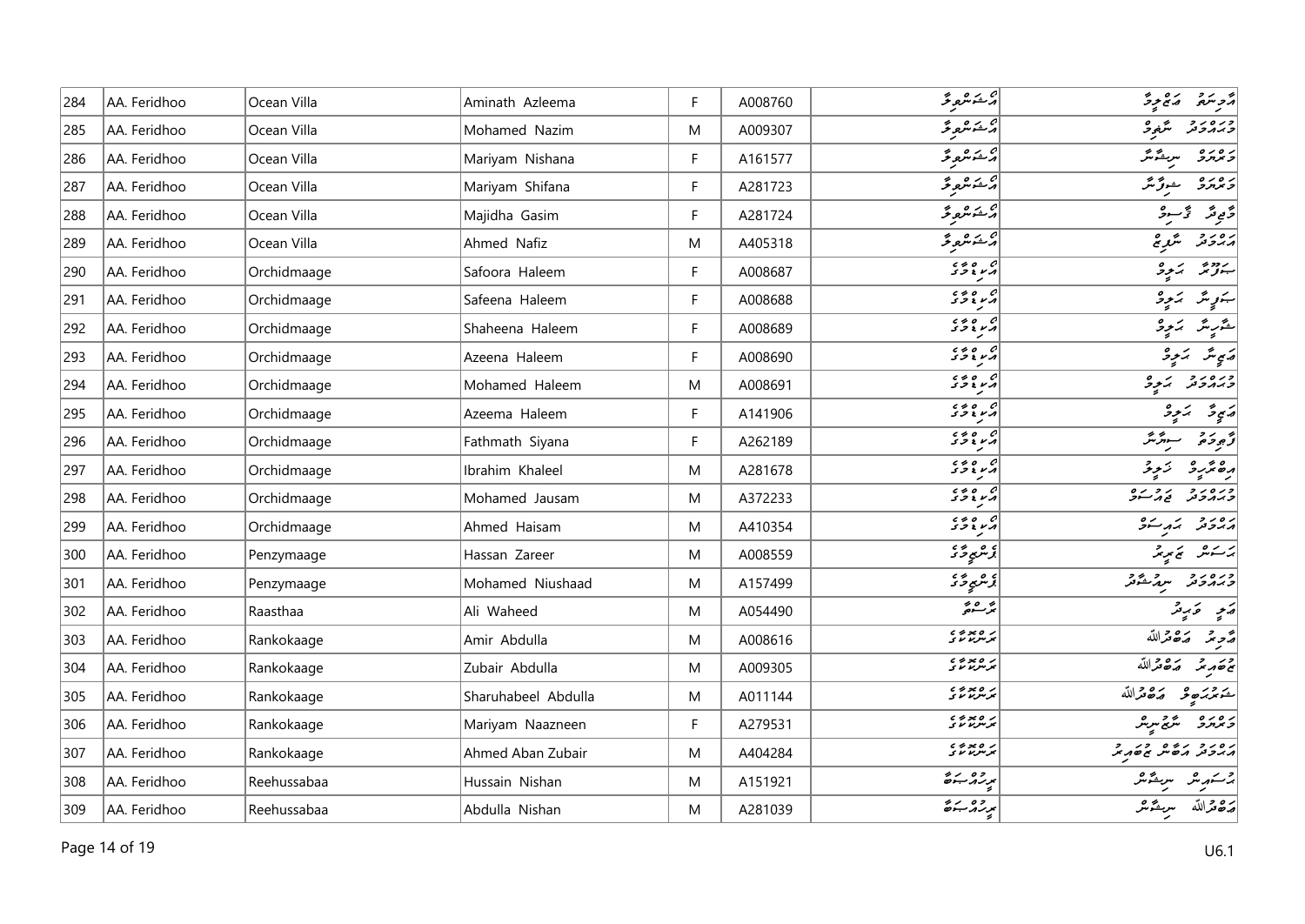| 310 | AA. Feridhoo  | Reehussabaa        | Ali Nishan                     | ${\sf M}$ | A281043 | ىررە بەيھ                         | ړې سرچينلر<br>مو                                          |
|-----|---------------|--------------------|--------------------------------|-----------|---------|-----------------------------------|-----------------------------------------------------------|
| 311 | AA. Feridhoo  | <b>Reel Manzil</b> | Ahmed Shafiu                   | ${\sf M}$ | A008708 | ىر دىر شرىر د                     | رەرو شرور                                                 |
| 312 | AA. Feridhoo  | Reel Manzil        | Mohamed Shafiu                 | M         | A008709 | ىر دىر شرىر د                     | ورەر دېم شگېږمى                                           |
| 313 | AA. Feridhoo  | Reena Manzil       | Mohamed Nilam                  | M         | A008572 | ىر ئىر ئە ئىر ئى                  | ورەر دەر                                                  |
| 314 | AA. Feridhoo  | Reena Manzil       | Aboobakuru Abdul Kareem        | M         | A008744 | برېترنه شرېو څه                   | נמני כר נסיפסנים                                          |
| 315 | AA. Feridhoo  | Reena Manzil       | Ali Nilaam                     | M         | A161580 | برېتمځه شمېر قر                   | أەيج سرمجرمحر                                             |
| 316 | AA. Feridhoo  | Reena Manzil       | Abdulla Nilaam                 | M         | A279855 | بريز تزير عربي قر                 | ة صحرالله<br>سربۇر                                        |
| 317 | AA. Feridhoo  | Reyshamge          | Sofiyya Ali                    | F         | A008656 | ەر بەرە ئ                         | بذودش مذر                                                 |
| 318 | AA. Feridhoo  | Reyshamge          | Ilyas Adam                     | M         | A008657 | پژشتون ی                          | د و شهر د برده                                            |
| 319 | AA. Feridhoo  | Reyshamge          | Gulma Adam                     | F         | A077587 | ه دره ۲<br>مرشوح د                | وه په پره<br>تحري مګر <i>و</i>                            |
| 320 | AA. Feridhoo  | Reyshamge          | Ali Muruthala                  | ${\sf M}$ | A085190 | ړے د c<br>مرشتوس                  | أەمو دىمدەن                                               |
| 321 | AA. Feridhoo  | Reyshamge          | Mohamed Shinan                 | ${\sf M}$ | A280627 | ړے د ٥<br>برشتوس ی                | ورەرو ھەرگە                                               |
| 322 | AA. Feridhoo  | Rihiveli           | Aminath Adam                   | F         | A008774 | ىررى بو<br>ئرىر قر                | أثرم سنده المرده                                          |
| 323 | IAA. Feridhoo | Rihiveli           | Mohamed Naim Ahmed<br>Musthafa | M         | A164903 | ىررۇپە                            | وره رو په ه ره رو و ه رد و<br>د بر برونر سمدن م برونر و ب |
| 324 | AA. Feridhoo  | Roashaneege        | Ibrahim Rashad                 | ${\sf M}$ | A008642 | ئۇيغۇمىيونكە                      | رە ئرىر ئىشكى                                             |
| 325 | AA. Feridhoo  | Roashaneege        | Mohamed Fareed                 | M         | A141815 | ئۇيغۇمىيونكە                      | ورورو زيرو                                                |
| 326 | AA. Feridhoo  | Rose Mead          | Adam Nimal                     | M         | A008718 | ە ە<br>ئىرىنى ج <sub>ە</sub> يۇ   | أرود سرده                                                 |
| 327 | AA. Feridhoo  | Rose Mead          | Aminath Zaneema                | F         | A008719 | مرج ح ؟<br>  مرج ح ؟              | أأدجن أأسراه                                              |
| 328 | AA. Feridhoo  | Rose Mead          | Hussain Nimal                  | M         | A009628 | 0 ه.<br>  مربع ح <sub>و</sub> ي   | جسكريش سرقرقر                                             |
| 329 | AA. Feridhoo  | Rose Mead          | Sakeena Hassan                 | F         | A281704 | 0 ه<br>مربع ح <sub>و</sub> ي      | سكرينش الكاسكون                                           |
| 330 | AA. Feridhoo  | Rose Mead          | Aishath Zaheema                | F         | A281707 | 0 ه.<br>  مربع ح <sub>و</sub> ي   | أقهر مشوقو سيم سيرقح                                      |
| 331 | AA. Feridhoo  | Rose Mead          | Fathimath Zameema              | F         | A281708 | ترج ح ؟                           | توجوجو نمرج                                               |
| 332 | AA. Feridhoo  | Rose Mead          | Aminath Ifasa                  | F         | A281709 | لتجمع حيء                         | أرمحه سرائح ستركسته                                       |
| 333 | AA. Feridhoo  | Rose Mead          | Mohamed Jalal                  | M         | A281710 | 0 ه ه ح و ۹<br>مربع ح و ۹         | ورەر د روە<br><mark>دىرەرىر يى ت</mark> رى                |
| 334 | AA. Feridhoo  | Saadhee Villa      | Faroog Ali                     | ${\sf M}$ | A008752 | گ <sup>ە</sup> ترە ئ <sup>ۇ</sup> | د دده په کمبر                                             |
|     |               |                    |                                |           |         |                                   |                                                           |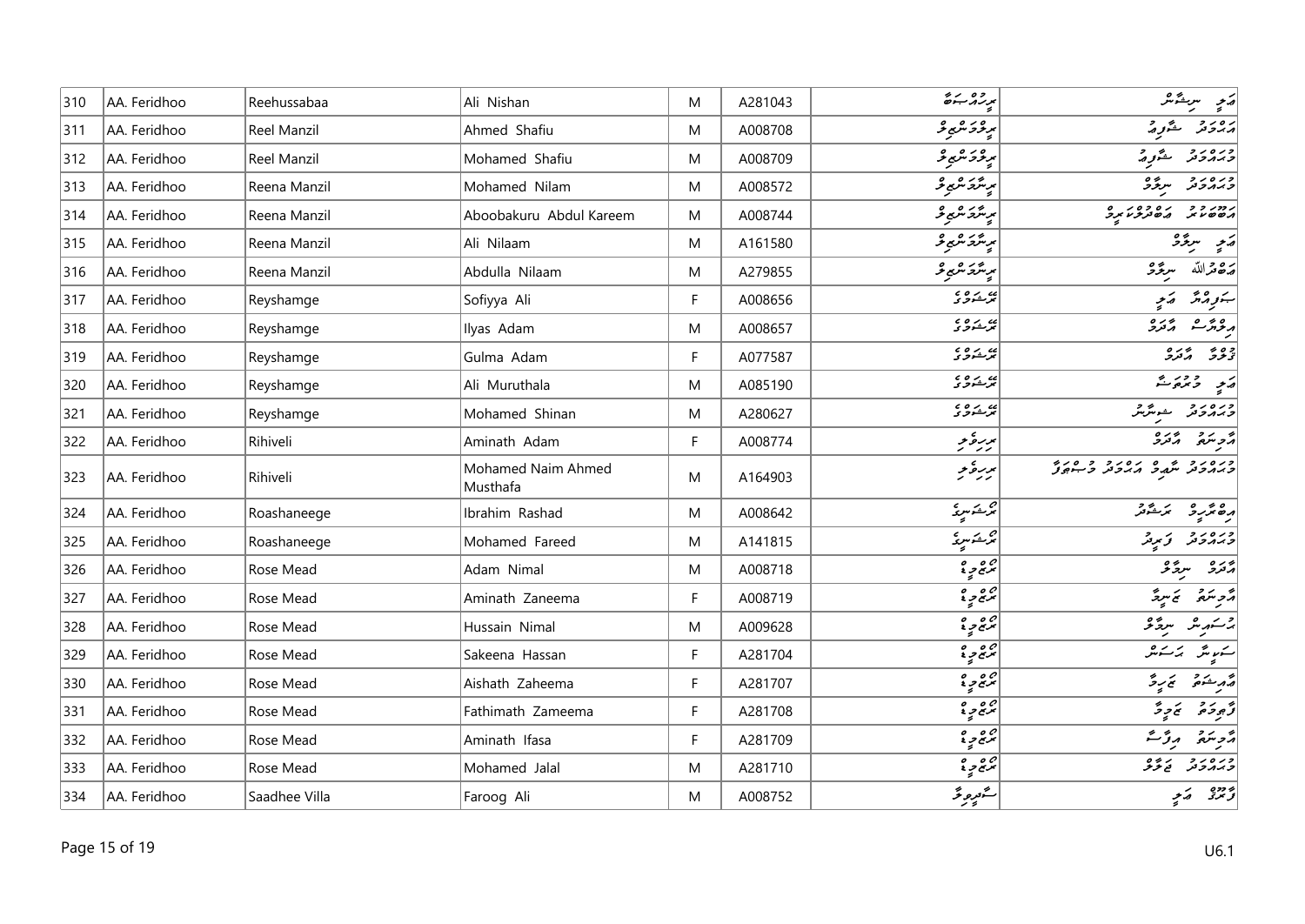| 335 | AA. Feridhoo | Saadhee Villa    | Hassan Fayaz               | M  | A061875 | سە <sub>تىرەم</sub> ۇ<br>ئىس <u>سى</u> ر | ير سەنئە ئۇ ئۇرشە                    |
|-----|--------------|------------------|----------------------------|----|---------|------------------------------------------|--------------------------------------|
| 336 | AA. Feridhoo | Saadhee Villa    | Mohamed Fayaz              | M  | A079206 | سەدىرە ئۇ<br>ئ                           | ورەرو روم.                           |
| 337 | AA. Feridhoo | Saadhee Villa    | Hussain Fayaz              | M  | A283334 | سەمەرە ئۇ<br>ئەم                         | يرحكه توارثه                         |
| 338 | AA. Feridhoo | Saadhee Villa    | Aishath Sadhiya            | F. | A283336 | سەمەر<br>ئەسرەرىتى                       | و ديده شوروگر<br>درستونو شورگر       |
| 339 | AA. Feridhoo | Saadhee Villa    | Ali Fayaz                  | M  | A283338 | سەمەر<br>سەم                             | ړې زېږه                              |
| 340 | AA. Feridhoo | Saadhee Villa    | Ibrahim Fayaz              | M  | A283340 | ر<br>سە <sub>توپو</sub> ر                | وهنر و زمر                           |
| 341 | AA. Feridhoo | Saheedha Manzil  | Saeed Ali                  | M  | A008732 | سە پەنگە ئەتكى بىر                       | سكهيش وكمني                          |
| 342 | AA. Feridhoo | Saheedha Manzil  | Aishath Shahudha           | F  | A161573 | سەر ئە <i>ڭرى</i> ئىرى<br>ئ              |                                      |
| 343 | AA. Feridhoo | Saheedha Manzil  | Mariyam Shahudha           | F  | A282748 | سەر ئەردىسى ئى                           | رەرە مەدەر<br><i>دى</i> رىرى مەرىر   |
| 344 | AA. Feridhoo | Saheedha Manzil  | Ahmed Shiadh               | M  | A282750 | <i>ے پەنگە شىرى</i> ئە                   | رەر ئەرگە<br>مەركى ئىمەد             |
| 345 | AA. Feridhoo | Saheedha Manzil  | Hussain Shiar              | M  | A282751 | ئەر ئە <i>ر ئەرى بىر بى</i> ر            | بركستهر شرور المحر                   |
| 346 | AA. Feridhoo | Shaaz            | Sameera Adam               | F  | A008594 | يدمج                                     | أسكو يمر المجردة                     |
| 347 | AA. Feridhoo | Shaaz            | Zahir Naseer               | M  | A088498 | شەم                                      | ې پرېژ سر <sub>سومر</sub><br>م       |
| 348 | AA. Feridhoo | Shaaz            | Mohamed Zaid               | M  | A279231 | شەم                                      | ورەرو ئەر                            |
| 349 | AA. Feridhoo | Shabnamge        | Anwarusaadhath             | M  | A008698 | شەھ سرچ ي                                | ر ٥ ر و ٥ ر ٥ ر و<br>د سره مرد سنوره |
| 350 | AA. Feridhoo | Shabnamge        | Aboobakur Ibrahim          | M  | A008699 | شەھ سرچ ي                                |                                      |
| 351 | AA. Feridhoo | Shabnamge        | Ali Niyaz                  | M  | A008700 | شەھ سرچ ي                                | أتدمج سروجي                          |
| 352 | AA. Feridhoo | Shabnamge        | Mareena Abdulla            | F. | A008727 | ر <i>ە</i> رە ،<br>شەھ سرچ <sub>ك</sub>  | 5ميتر <b>تەھ</b> تراللە              |
| 353 | AA. Feridhoo | Shabnamge        | Shuvaibath Mohamed         | M  | A008730 | ر <i>ە</i> رە ،<br>شەھ سرچ <sub>ك</sub>  |                                      |
| 354 | AA. Feridhoo | Shabnamge        | Abdulla Aboobakuru         | M  | A064011 | شەھ سرە ئ                                | مەھىراللە<br>77/77/                  |
| 355 | AA. Feridhoo | Shaheema Manzil  | Shaheema Moosa             | F  | A012806 | خرگ كەھرىم                               | لمذروح وحرث                          |
| 356 | AA. Feridhoo | Shaheema Manzil  | Ali Basheer                | M  | A153291 | المذروّ وتقومو                           | أركمني كالمشويمر                     |
| 357 | AA. Feridhoo | Shaheema Manzil  | Aminath Fahumeena          | F  | A282459 | خرگ كالمبر                               | أأدمنغ وكرديثر                       |
| 358 | AA. Feridhoo | Shaheema Manzil  | <b>Ahmed Naaif Shareef</b> | M  | A404127 | خنزلة الاشهاد                            | أرودة المروق الحامرو                 |
| 359 | AA. Feridhoo | Shakeel Aabaadhu | Mohamed Naseer Adam        | M  | A009760 | شەر ۋە ئەقر                              | ورەرو شبەت ئەرە                      |
| 360 | AA. Feridhoo | Shameeha Manzil  | Aishath Shameeha           | F  | A279804 | ڪوپر وکري و                              | أمام يشكم فستكور                     |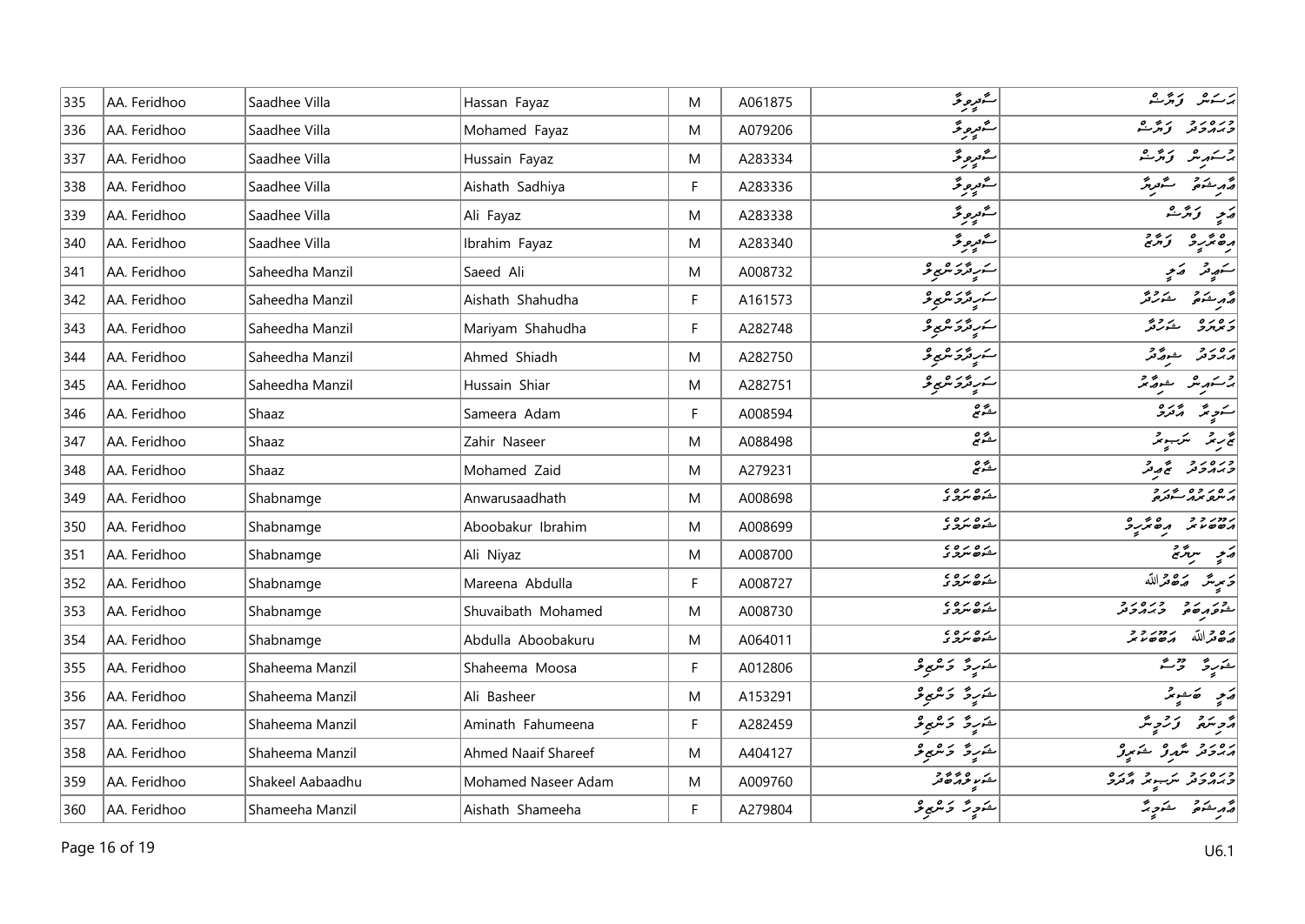| 361 | AA. Feridhoo | Shemrock         | Abdulla Majdee          | M  | A008586 | ے ہ یو ہ<br>مشوق تنزی          | بره والله كروير                     |
|-----|--------------|------------------|-------------------------|----|---------|--------------------------------|-------------------------------------|
| 362 | AA. Feridhoo | Shemrock         | Ahmed Junaid            | M  | A279372 | ے ہ برہ<br>شور ہریا            | أرور ويمدد                          |
| 363 | AA. Feridhoo | Shemrock         | Ali Shuhad Abdulla      | M  | A279373 | ے ہ برہ<br>شور بمرن            | أرسمج فشرتكر وكاله تدالله           |
| 364 | AA. Feridhoo | Shifa            | Shuaibunnaseer          | M  | A007392 | ىشەۋ                           | شور مره و مرسومر                    |
| 365 | AA. Feridhoo | Siyamaa Manzil   | Ayathulla Shakeel       | M  | A009754 | سەز <i>ۋە ئەتتى ۋ</i>          | مَرْمَرِ اللّه شَمَعِ مَ            |
| 366 | AA. Feridhoo | Siyamaa Manzil   | Mariyam Abdul Kareem    | F  | A009837 | –«ژَدَّ دَ سْرَ دْ             | נפנפ נפנפנים כ                      |
| 367 | AA. Feridhoo | Snow Rose        | Hawwa Ali               | F  | A008575 | ۔<br>شریر م                    | بروی کمی                            |
| 368 | AA. Feridhoo | Snow Rose        | Aishath Sama            | F. | A159594 | <u>ر و ه هر ه</u>              | ۇرمىشمۇ سىۋ                         |
| 369 | AA. Feridhoo | <b>Snow Rose</b> | Mohamed Azhaar          | M  | A279912 | ر<br>سەنگە <i>رىگە</i>         | כנסנכ נכשב<br>בגמכני השנית          |
| 370 | AA. Feridhoo | Sosunge          | Ahmed Naseem            | M  | A008678 | <u>م</u> مەكەندى               | أرور و مرسوفر                       |
| 371 | AA. Feridhoo | Thadiraiymaage   | Abdul Azeez Abdul Rafiu | M  | A008597 | ائر بره و د ،<br>افزیر مرکز د  | נסכסגם מסכסת כ<br>הסט <i>כה בצ</i>  |
| 372 | AA. Feridhoo | Ujaalaa          | Zahiyya Ali             | F. | A008673 | و په بخ<br>مربح نخر            | تجرير يمنح                          |
| 373 | AA. Feridhoo | Victory ge       | Adam Abdul Gadir        | M  | A008583 | ە ئەھ ئىرىمى<br>ئىرىم ئىس      | دره ده دوود د<br>مهرد ماه ترود ترتر |
| 374 | AA. Feridhoo | Victory ge       | Sithara Abdul Raheem    | F  | A008705 | ه ره عا مر <sub>ځ</sub>        | - 10707 14                          |
| 375 | AA. Feridhoo | Victory ge       | Aminath Dhooma          | F  | A008706 | ه ره عا مر <sup>ج</sup><br>ر   | وو پر<br>تورگ<br>أأرمز تنهجر        |
| 376 | AA. Feridhoo | Victory ge       | Fazeela Adam            | F  | A008707 | و را ڪ <sub>اڻيو</sub> کا      | ۇخەتى<br>پور ہ<br>مرکزو             |
| 377 | AA. Feridhoo | Victory ge       | Ziyada Saeed            | F  | A008731 | ء راء ڪ <sub>ا مير</sub> ج     | ى ئەرگىر سىم ئىگە                   |
| 378 | AA. Feridhoo | Victory ge       | Dhiyana Adam            | F. | A282564 | و را ڪ <sub>ا مور</sub> ي      | ورژنتر مروره                        |
| 379 | AA. Feridhoo | Victory ge       | Haseeba Adam            | F  | A282565 | ه ره عا مور <sup>ي</sup><br>مر | بزيدة<br>پھر ہ<br>مرکز              |
| 380 | AA. Feridhoo | Victory ge       | Mohamed Fazeel          | M  | A282570 | ه ره عا مور <sup>ي</sup><br>ر  | ورەرو تەسو                          |
| 381 | AA. Feridhoo | Vilaadi Light    | Shareefa Ibrahim        | F  | A008762 | و دڅه د کره<br>د               | خويرق رەقىرىر                       |
| 382 | AA. Feridhoo | Vilaadi Light    | Abdul Naseer Ali        | M  | A008763 | ومرتج ذكره                     | גם כפית היה ה'ב                     |
| 383 | AA. Feridhoo | Vilaadi Light    | Fathimath Nabeela       | F  | A282756 | وقروخهره                       | توجوخوا التمام فليستنبه             |
| 384 | AA. Feridhoo | Vilaadi Light    | Fathimath Jumana Fareed | F  | A406035 | ع محَّ د حَرم <u>ع</u>         | و دو وویژ ویږد                      |
| 385 | AA. Feridhoo | Violet Villa     | Ali Noorahdheen         | M  | A008517 | دېروگچورگ                      | ر<br>مزید سر <i>مرد</i> مر          |
| 386 | AA. Feridhoo | Violet Villa     | Mohamed Nazeeh          | M  | A281680 | وَرِدْعُ وِدَّ                 | ورەر د سرې                          |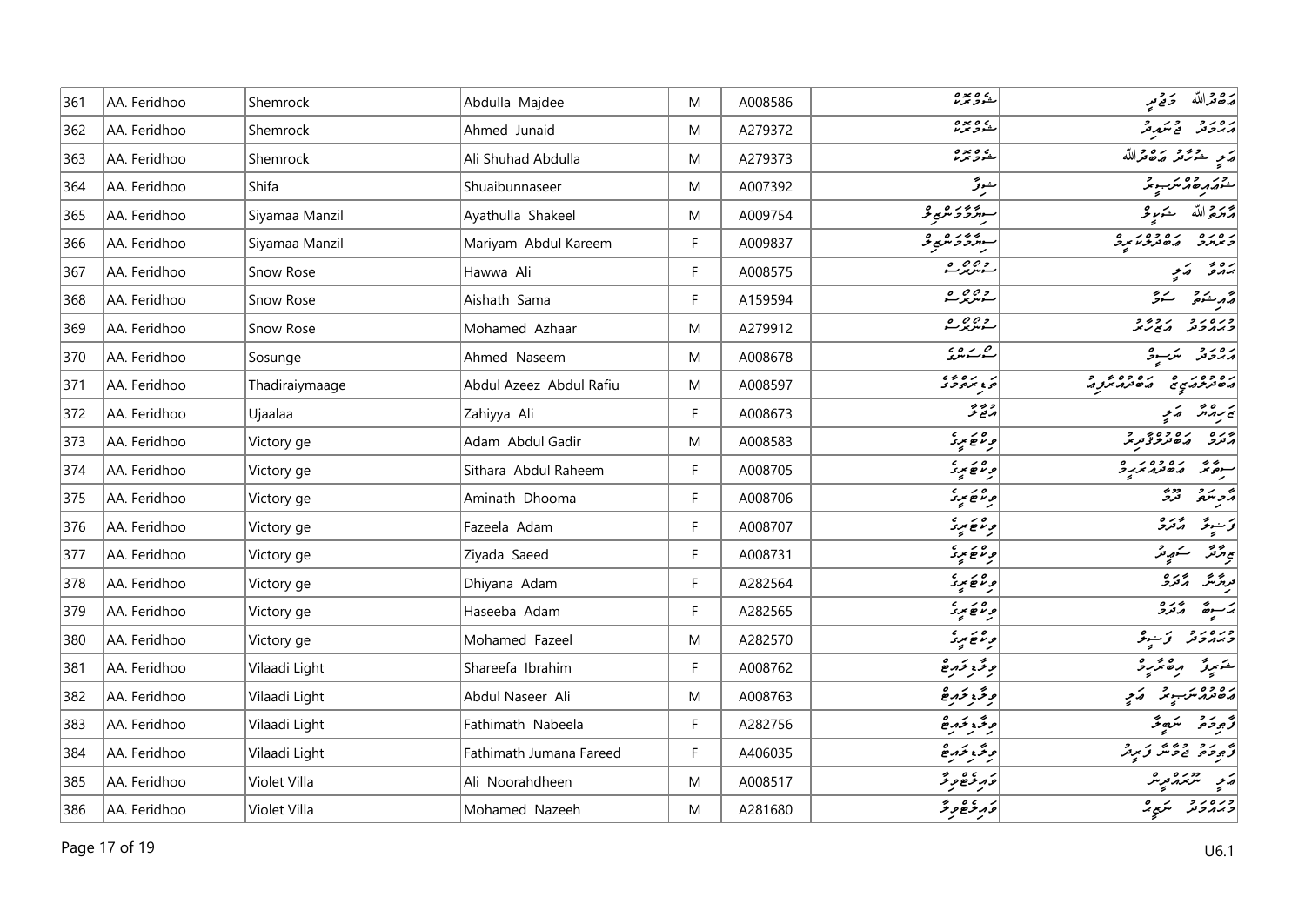| 387 | IAA. Feridhoo | Violet Villa       | Ahmed Azeem        | M | A281681 | ئەمرىقى بەڭر     | أرەر دىرە                     |
|-----|---------------|--------------------|--------------------|---|---------|------------------|-------------------------------|
| 388 | AA. Feridhoo  | Violet Villa       | Abdulla Nazeem     | M | A404126 | دَرځهٔ ه مَرَّ   | ح قوترالله سرى و              |
| 389 | AA. Feridhoo  | Violet Villa       | Ibrahim Nazeen     | M | A404133 | ئەمرىقى بەڭر     | رە ئرىر ئىستى ئىس             |
| 390 | IAA. Feridhoo | <b>White Coral</b> | Hamzath Mohamed    | M | A280700 | در ۱۳۵۵ ترو      | ره رد دره رد<br>پرونج د کردگر |
| 391 | IAA. Feridhoo | <b>White Coral</b> | Ibrahim Razeen     | M | A280705 | در ۱۳۵۵ ترو      | ارەھ ئۇر ئىستى ئىس            |
| 392 | AA. Feridhoo  | Zeecon             | Fathimath Shabeena |   | A161576 | ىچ تىر شر        | توجوح شكومتر                  |
| 393 | IAA. Feridhoo | Zeyvaru            | Zahrath Zahid      |   | A008680 | ہے ر ح<br> مح مر | د ۱۵ د می محمد مقر            |
| 394 | AA. Feridhoo  | Zeyvaru            | Ahmed Shimau       | M | A008681 | پی پر چ          | ره رو در دو<br>(پروتر شودها   |